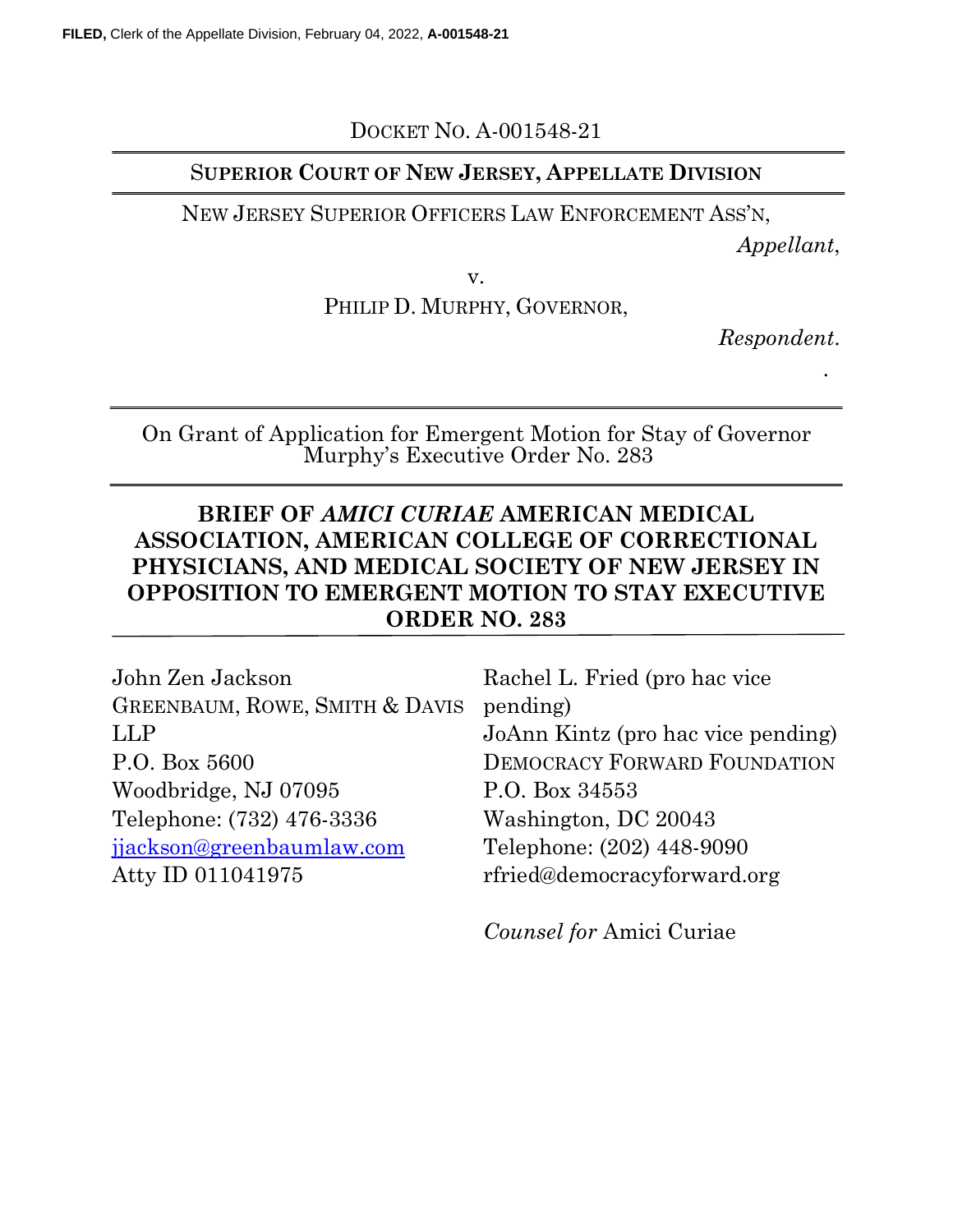# TABLE OF CONTENTS

| I.   | COVID-19 Poses a Grave Danger to the Health of People Who Are               |
|------|-----------------------------------------------------------------------------|
| II.  | Vaccines Provide a Safe and Effective Way to Help Reduce Transmission of    |
| III. | The More Staff Who Get Vaccinated, The Safer Carceral Settings Become20     |
| IV.  | Widespread Vaccination Is the Most Effective Way to Protect People Who Live |
|      |                                                                             |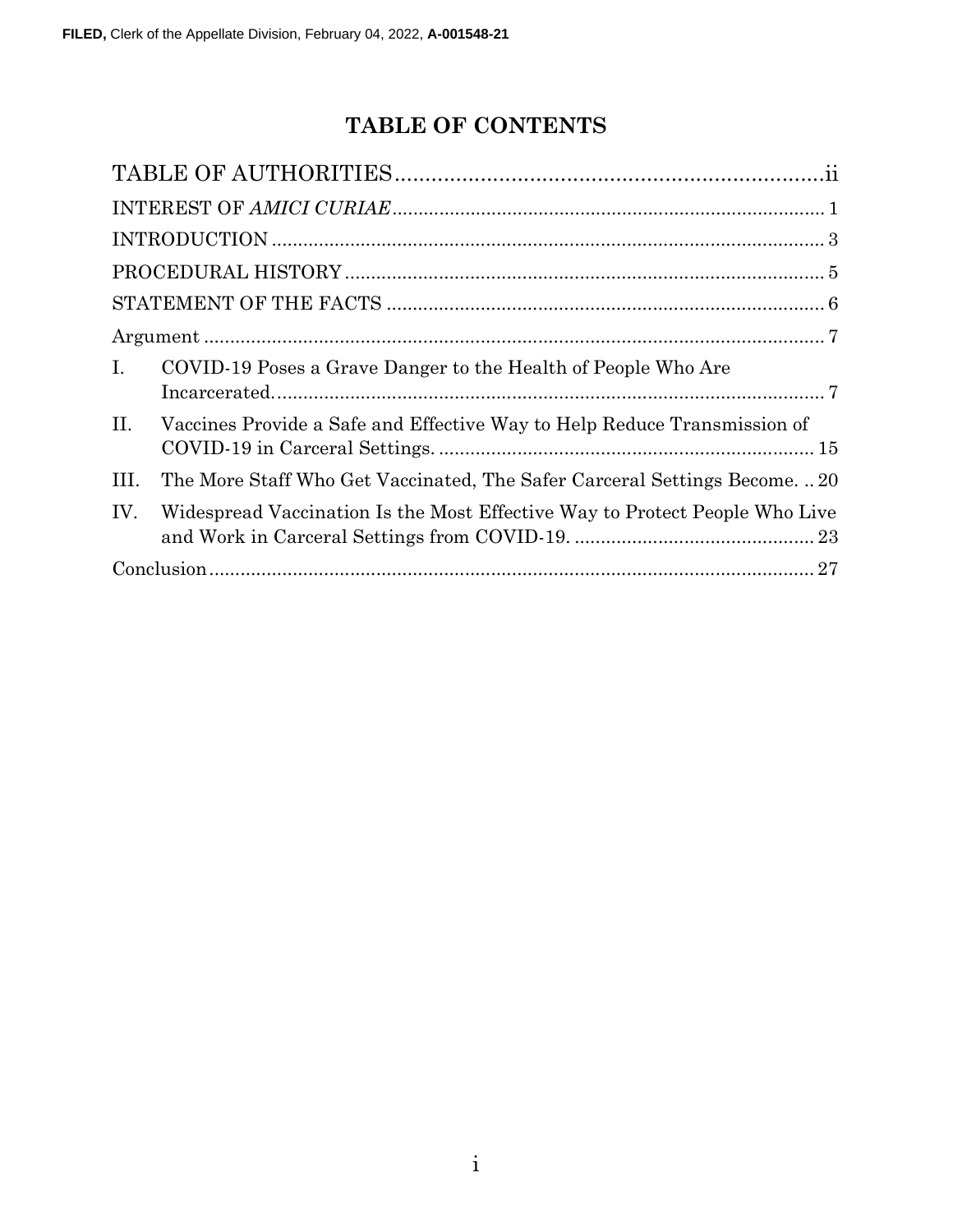# TABLE OF AUTHORITIES

# Other Authorities Page(s)

| Emma K. Accorsi, Association Between 3 Doses of mRNA<br>COVID-19 Vaccine and Symptomatic Infection Caused by<br>the SARS-CoV-2 Omicron and Delta Variants, JAMA                                                                                                                                                         |
|-------------------------------------------------------------------------------------------------------------------------------------------------------------------------------------------------------------------------------------------------------------------------------------------------------------------------|
| ACCP, Restricted Housing of Mentally Ill Inmates,                                                                                                                                                                                                                                                                       |
| American Medical Ass'n, AMA, AHA, ANA urge vaccinations<br>as U.S. reaches 750,000 COVID-19 deaths,<br>20                                                                                                                                                                                                               |
| Jack J. Barry et al., Unvaccinated Workers Say They'd<br>Rather Quit Than Get a Shot, but Data Suggest<br><i>Otherwise</i> , Scientific American (Sept. 24, 2021),<br>23                                                                                                                                                |
| Joseph A. Bick, <i>Infection Control in Jails and Prisons</i> , 45<br>Clinical Infectious Diseases 1047 (2007),                                                                                                                                                                                                         |
| Catherine H. Bozio et al., <i>Laboratory-Confirmed COVID-19</i><br>Among Adults Hospitalized with COVID-19-Like Illness<br>with Infection-Induced or mRNA Vaccine-Induced SARS-<br>$CoV-2\,Immuuity \longrightarrow Nine\, States, January-September$<br>2021, 70 Morbidity & Mortality Weekly Rep. 1539 (Nov. 5,<br>24 |
| Alyson M. Cavanaugh et al., Reduced Risk of Reinfection<br>with SARS-CoV-2 After COVID-19 Vaccination —<br><i>Kentucky, May–June 2021, 70 Morbidity &amp; Mortality</i><br>Weekly Rep. 1081 (Aug. 13, 2021), https://bit.ly/306e4Bg 24                                                                                  |
| CDC, Benefits of Getting a COVID-19 Vaccine (last updated                                                                                                                                                                                                                                                               |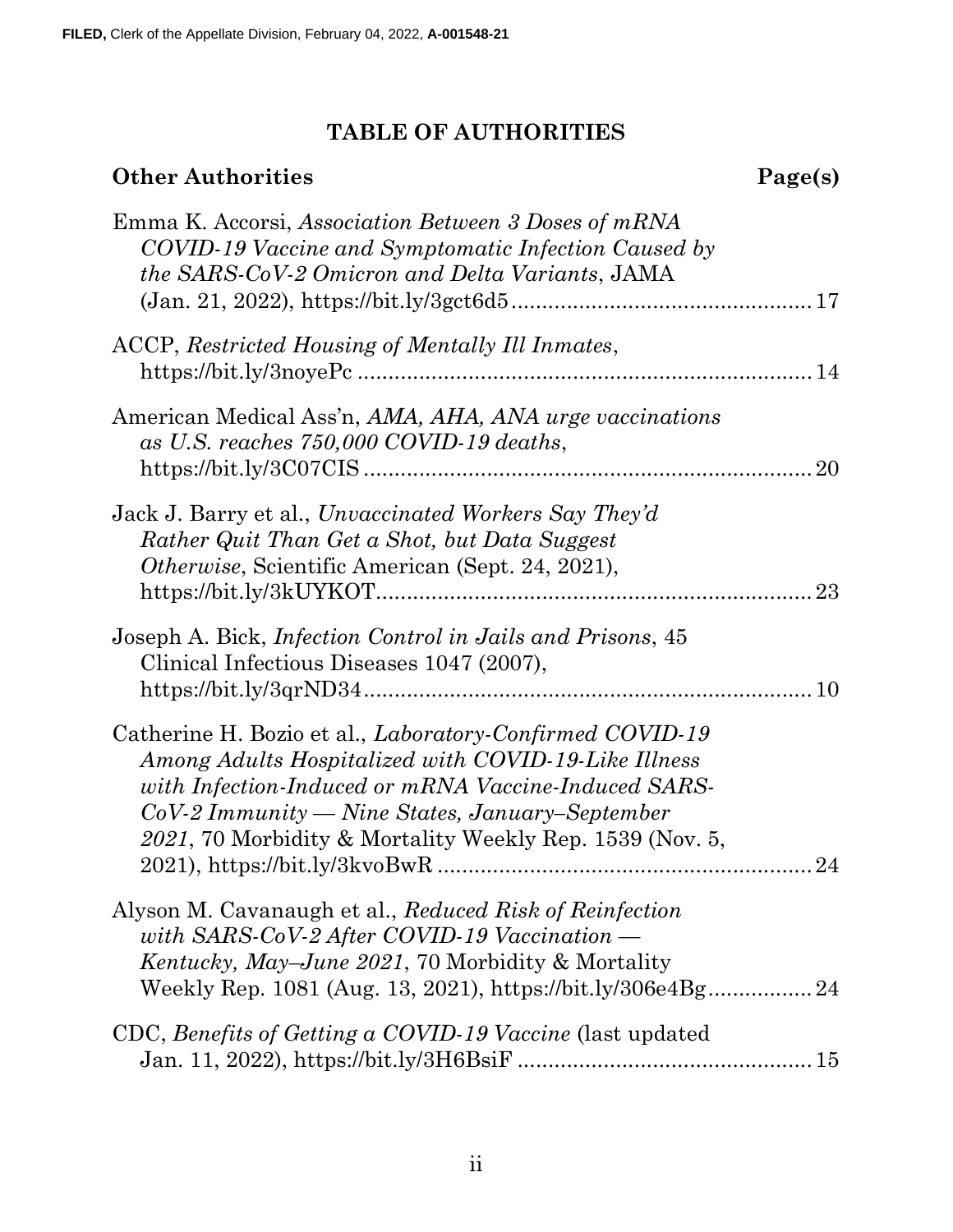| CDC, CDC Endorses ACIP's Updated COVID-19 Vaccine<br><i>Recommendations</i> (Dec. 16, 2021), https://bit.ly/3yzUTfJ 16                                                                                             |
|--------------------------------------------------------------------------------------------------------------------------------------------------------------------------------------------------------------------|
| CDC, COVID Data Tracker, https://bit.ly/3Du7Glz (last                                                                                                                                                              |
| CDC, COVID Data Tracker, New Admissions of Patients<br>with Confirmed COVID-19 per 100,000 Population by Age<br>Group, United States (last visited Feb. 1, 2022),                                                  |
| CDC, COVID Data Tracker: Variant Proportions (last visited                                                                                                                                                         |
| CDC, COVID Data Tracker Weekly Review (Jan. 28, 2022),                                                                                                                                                             |
| CDC, Delta Variant: What We Know About the Science (Aug.                                                                                                                                                           |
| CDC, Disease Burden of Flu (Oct. 4, 2021),                                                                                                                                                                         |
| CDC, Interim Clinical Considerations for Use of COVID-19<br>Vaccines Currently Approved or Authorized in the United                                                                                                |
| CDC, Omicron Variant: What You Need to Know (last                                                                                                                                                                  |
| CDC, Rates of laboratory-confirmed COVID-19<br><i>hospitalizations by vaccination status, (last updated Feb.</i>                                                                                                   |
| CDC, Science Brief: Community Use of Masks to Control the<br>Spread of SARS-CoV-2 (last updated Dec. 6, 2021),                                                                                                     |
| CDC, Vaccination to Prevent COVID-19 Outbreaks with<br>Current and Emergent Variants — United States, 2021<br>$(July 27, 2021), <a href="https://bit.ly/30Fcakp}{https://bit.ly/30Fcakp}{}{}{}{}{}{}{}{}</math>21$ |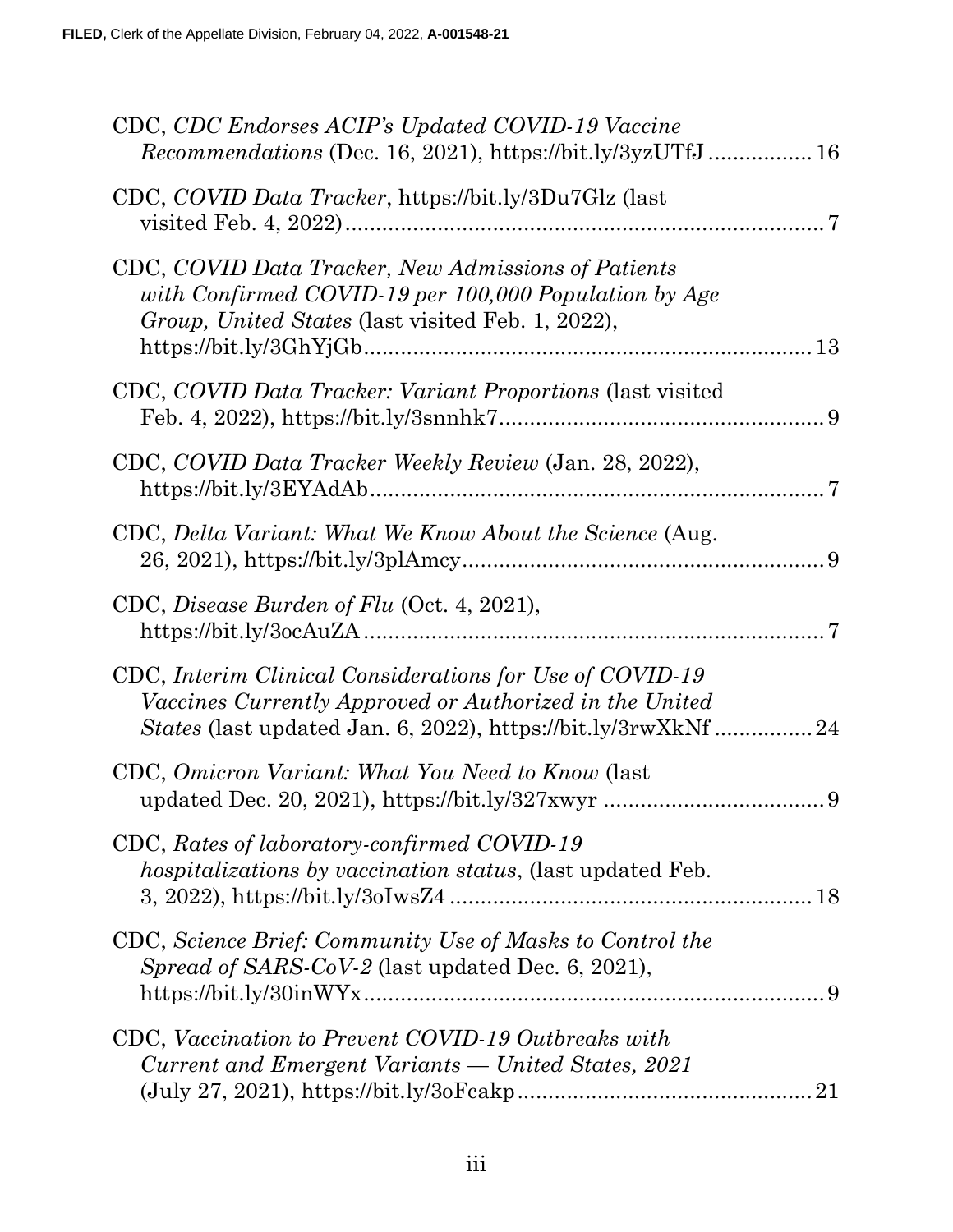| CDC, Vaccine Effectiveness: How Well Do Flu Vaccines                                                                                                                                                                                |
|-------------------------------------------------------------------------------------------------------------------------------------------------------------------------------------------------------------------------------------|
| Po Ying Chia et al., <i>Virological and serological kinetics of</i><br>SARS-CoV-2 Delta variant vaccine breakthrough<br><i>infections: a multicentre cohort study</i> , Clinical<br>Microbiology & Infection (Nov. 22, 2021),<br>20 |
| Shirley Collie et al., <i>Effectiveness of BNT162b2 Vaccine</i><br>against Omicron Variant in South Africa, New Eng. J.<br>Med., Correspondence (Dec. 29, 2021),                                                                    |
| Carlos del Rio et al., Confronting the Delta Variant of SARS-<br>CoV-2, Summer 2021, 326 JAMA 1001 (Aug. 18, 2021),<br>21                                                                                                           |
| Dana Difilippo, N.J. prisons grapple with staff shortages,<br><i>inmate restrictions as COVID-19 spreads anew</i> , New<br>Jersey Monitor (Jan. 10, 2022), https://bit.ly/3g8CaiW 12, 23                                            |
| Scott Fallon, COVID hospitalizations surpass 5,100 in New<br>Jersey, stressing health care facilities, NorthJersey.com                                                                                                              |
| FDA, COVID-19 vaccine safety surveillance (Dec. 7, 2021),<br>15                                                                                                                                                                     |
| Destin Groff et al., Short-term and Long-term Rates of<br>Postacute Sequelae of SARS-CoV-2 Infection: A Systematic<br><i>Review</i> , $4(10)$ JAMA Network Open e2128568 (Oct. 13,                                                  |
| Laura Hawks et al., COVID-19 in Prisons and Jails in the<br>United States, 180 JAMA Internal Med. 1041, 1041 (Apr.                                                                                                                  |
| Mary Devereaux Hutton et al., Tuberculosis in Nursing<br>Homes and Correctional Facilities: Results of a 29-State                                                                                                                   |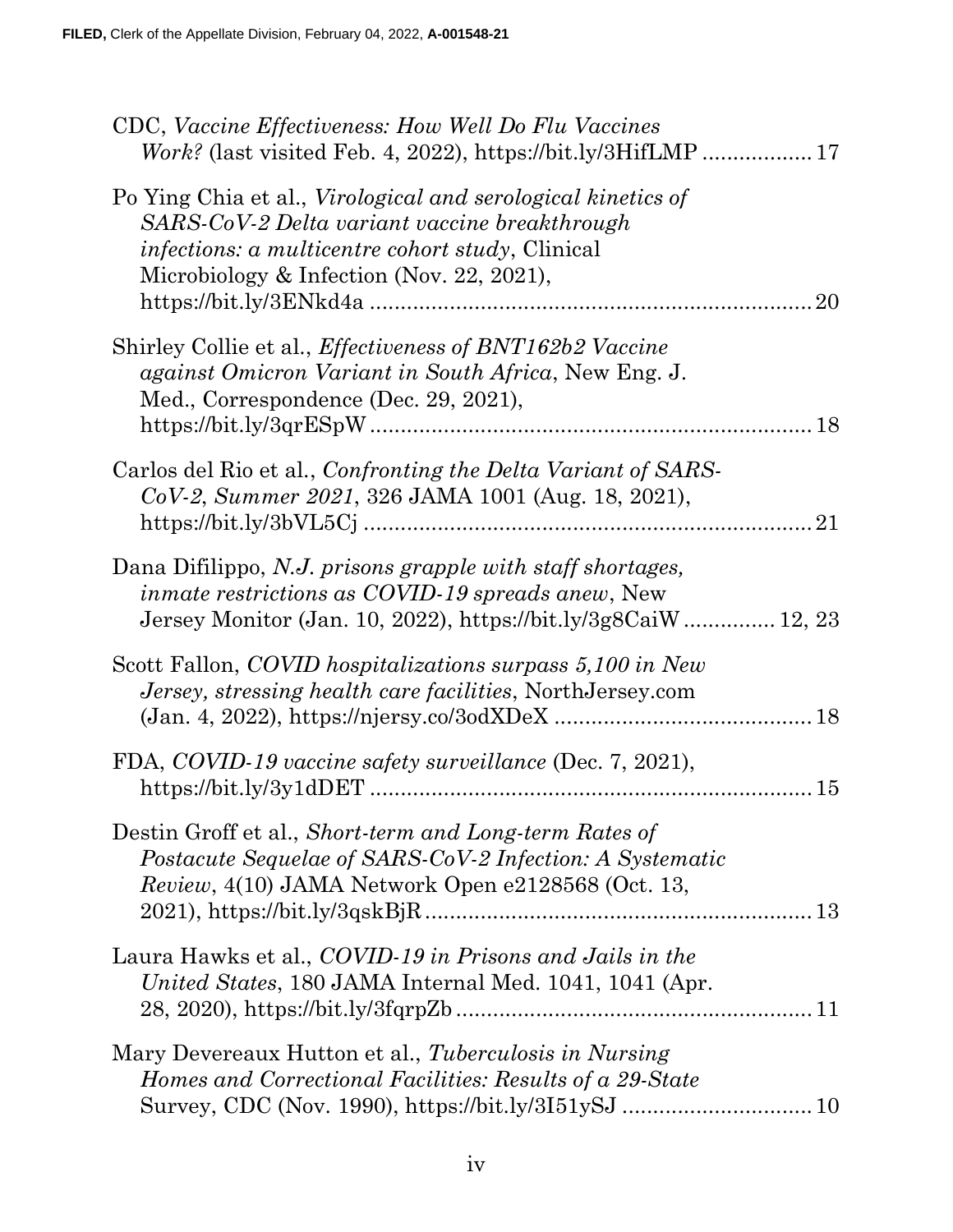| Amelia G. Johnson et al., COVID-19 Incidence and Death<br>Rates Among Unvaccinated and Fully Vaccinated Adults<br>with and Without Booster Doses During Periods of Delta<br>and Omicron Variant Emergence - 25 U.S. Jurisdictions,<br>April 4–December 25, 2021, 71 Morbidity & Mortality<br>Weekly Rep. 132 (Jan. 28, 2022), https://bit.ly/3Hie01C 16, 17                           |  |
|---------------------------------------------------------------------------------------------------------------------------------------------------------------------------------------------------------------------------------------------------------------------------------------------------------------------------------------------------------------------------------------|--|
| Kathy Katella, Comparing the COVID-19 Vaccines: How Are<br>They Different?, Yale Med. (updated Jan. 31, 2022),                                                                                                                                                                                                                                                                        |  |
| Nicola P. Klein et al., Surveillance for Adverse Events After<br>COVID-19 mRNA Vaccination, 326 JAMA 1390 (Sept. 3,                                                                                                                                                                                                                                                                   |  |
| Alix M.B. Lacoste et al., Fast, frequent, and widespread:<br>COVID-19 outbreaks inside federal prisons, UCLA Law<br>COVID Behind Bars Data Project, at 2 (Nov. 2021),                                                                                                                                                                                                                 |  |
| Katherine Lontok, How Effective Are COVID-19 Vaccines in<br><i>Immunocompromised People, Am. Society for Microbiology</i>                                                                                                                                                                                                                                                             |  |
| Apoorva Mandavilli, C.D.C. Internal Report Calls Delta<br>Variant as Contagious as Chickenpox, N.Y. Times (July                                                                                                                                                                                                                                                                       |  |
| Brian E. McGarry et al., Nursing Home Staff Vaccination<br>and Covid-19 Outcomes, New Eng. J. Med.,                                                                                                                                                                                                                                                                                   |  |
| Allison L. Naleway et al., <i>Incidence of SARS-CoV-2 Infection</i> ,<br><i>Emergency Department Visits, and Hospitalizations</i><br><i>Because of COVID-19 Among Persons Aged <math>\geq</math>12 Years, by</i><br>COVID-19 Vaccination Status — Oregon and Washington,<br><i>July 4–September 25, 2021, 70 Morbidity &amp; Mortality</i><br>Weekly Rpt. 1608, 1609 (Nov. 19, 2021), |  |
|                                                                                                                                                                                                                                                                                                                                                                                       |  |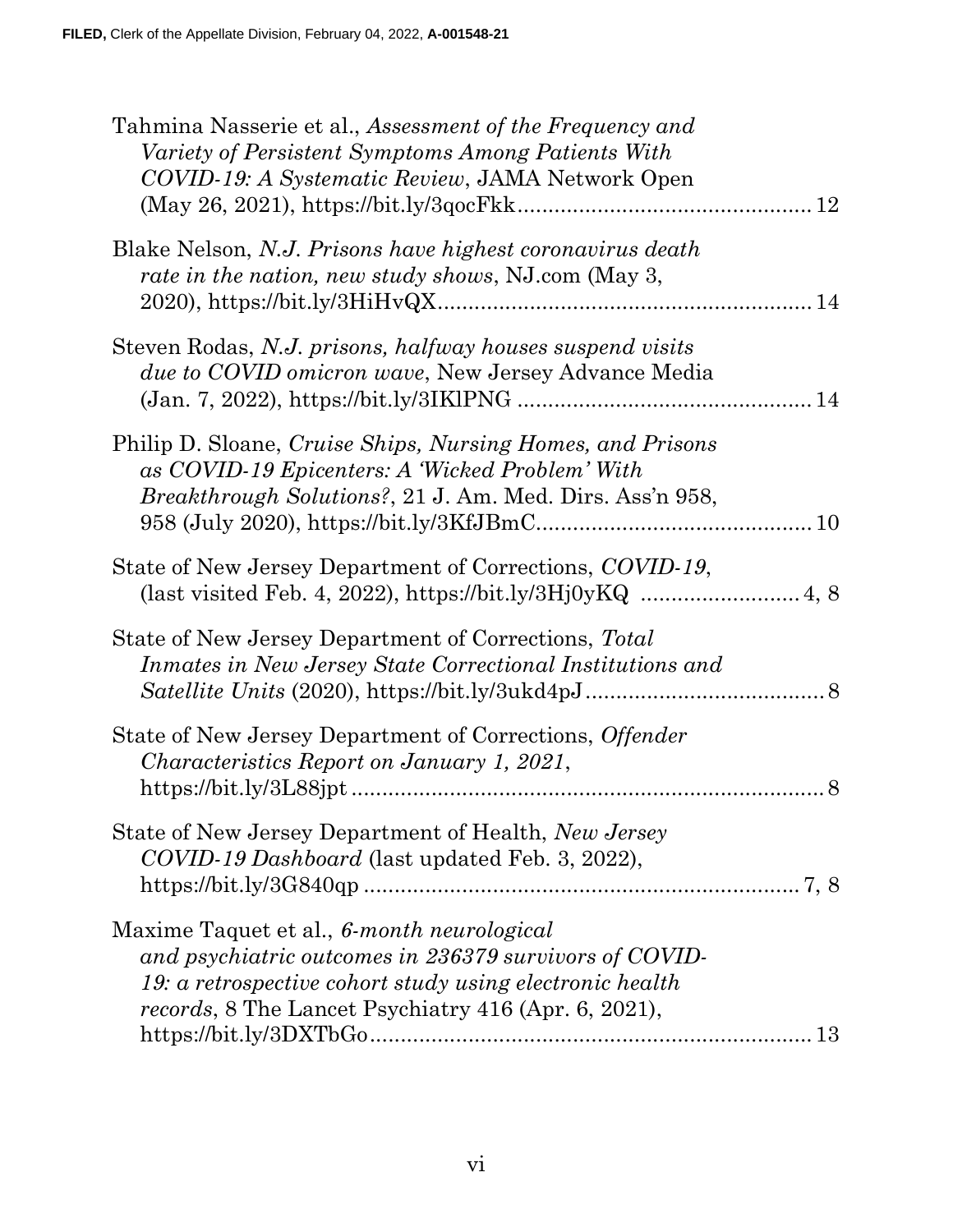| Sara Y. Tartof et al., Effectiveness of mRNA BNT162b2<br>COVID-19 Vaccine Up to 6 Months in a Large Integrated<br>Health System in the USA: A Retrospective Cohort Study,<br>398 Lancet 1407 (Oct. 4, 2021), https://bit.ly/3ouPvqS 17                                                                                                       |
|----------------------------------------------------------------------------------------------------------------------------------------------------------------------------------------------------------------------------------------------------------------------------------------------------------------------------------------------|
| Mark G. Thompson et al., Associated Emergency Department<br>and Urgent Care Encounters and Hospitalizations Among<br>Adults During Periods of Delta and Omicron Variant<br>Predominance — VISION Network, 10 States, August<br>2021–January 2022, 71 Morbidity & Mortality Weekly<br>Rep. 139 (Jan. 28, 2022), https://bit.ly/35F0OpB 16, 18 |
| U.S. Census Bureau, <i>QuickFacts: New Jersey</i> ,                                                                                                                                                                                                                                                                                          |
| Elizabeth M. Viglianti et al., Mass Incarceration and<br><i>Pulmonary Health: Guidance for Clinicians, 15 Annals</i><br>Am. Thoracic Soc'y 409 (Jan, 30, 2018),                                                                                                                                                                              |
| Lucy Wainwright & Donna Gipson, The Impact of Lockdown<br>to Mental Health: A Summary of Patient Views, EP:IC,                                                                                                                                                                                                                               |
| Danielle Wallace et al., Is There a Temporal Relationship<br>Between COVID-19 Infections among Prison Staff,<br>Incarcerated Persons and the Larger Community in the<br>United States?, 18 Int'l J. Env't. Rsch. Pub. Health 6873                                                                                                            |
| Stanley Xu et al., COVID-19 Vaccination and Non-COVID-<br>19 Mortality Risk — Seven Integrated Health Care<br>Organizations, United States, December 14, 2020–July 31,<br>2021, 70 Morbidity & Mortality Weekly Rep. 1520 (Oct.                                                                                                              |
| Carl Zimmer & Sheryl Stolberg, New Studies Raise Hopes<br><i>That Vaccines Prevent Severe Disease From Omicron, N.Y.</i>                                                                                                                                                                                                                     |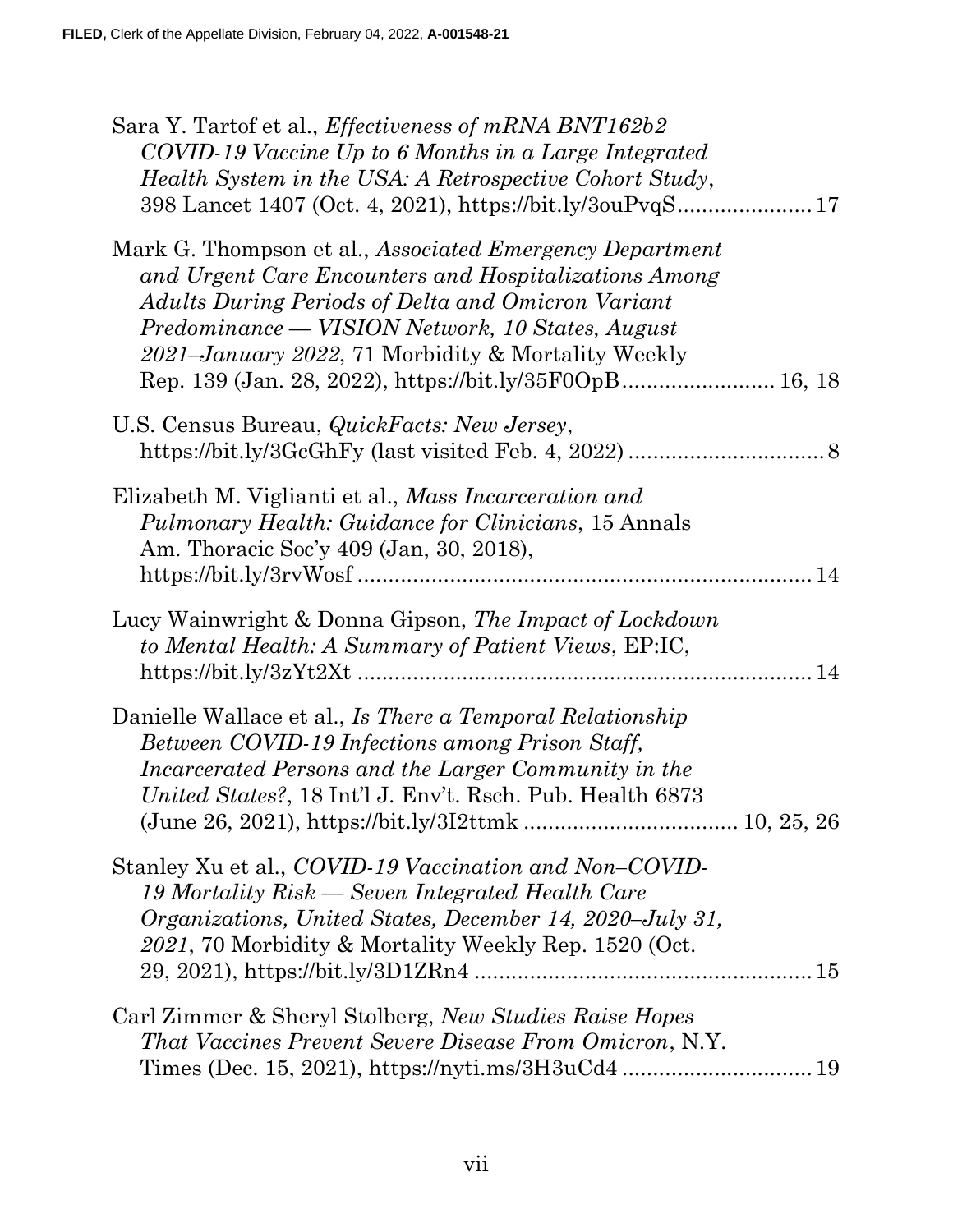#### INTEREST OF AMICI CURIAE<sup>1</sup>

The American Medical Association is the largest professional association of physicians, residents, and medical students in the United States. Additionally, through state and specialty medical societies and other physician groups seated in its House of Delegates, substantially all physicians, residents, and medical students in the United States are represented in the AMA's policy-making process. The AMA was founded in 1847 to promote the art and science of medicine and the betterment of public health, and these remain its core purposes. AMA members practice in every medical specialty and in every state. The AMA joins this brief on its own behalf and as a representative of the Litigation Center of the American Medical Association and the State Medical Societies. The Litigation Center is a coalition among the AMA and the medical societies of each state and the District of Columbia. Its purpose is to represent the viewpoint of organized medicine in the courts.

<sup>&</sup>lt;sup>1</sup> Amici certifies that no party's counsel authored this brief in whole or in part, no party or party's counsel contributed money intended to fund this brief, and no person other than Amici, their members, and their counsel contributed money intended to fund this brief.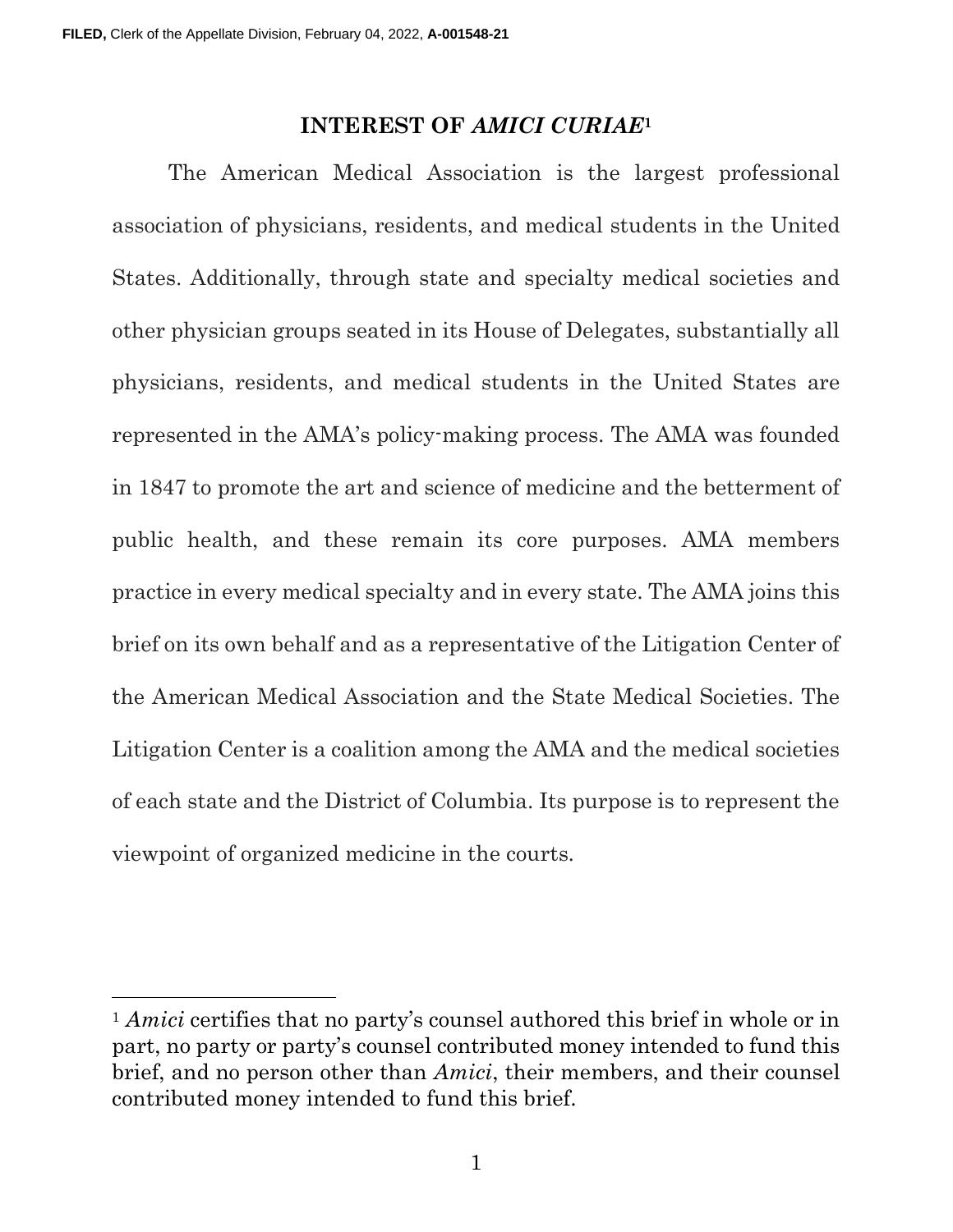The American College of Correctional Physicians, formerly known as The Society of Correctional Physicians, was founded in 1993. Its purpose is to support the interests of the providers who care for those incarcerated in correctional facilities of all types. This includes jails, juvenile facilities, and state and federal prisons. ACCP's members have dedicated their medical careers to ensuring those incarcerated receive the quality of medical, mental, and dental care mandated by the United States Constitution. ACCP members are united through the goal of improving public health by examining issues specific to the incarcerated and identifying solutions for medical professionals. ACCP meets those goals through education, advocacy, networking, and avenues of communication. ACCP therefore has a strong interest in promoting public health and reducing the spread of COVID-19, particularly in correctional facilities, where surges in COVID-19 infection affect both ACCP members and their patients.

The Medical Society of New Jersey was founded in 1766 and is the oldest professional society in the United States. It is composed of physician members across all specialties and practice areas, from every corner of the state, and is led by an all-physician board of trustees elected

2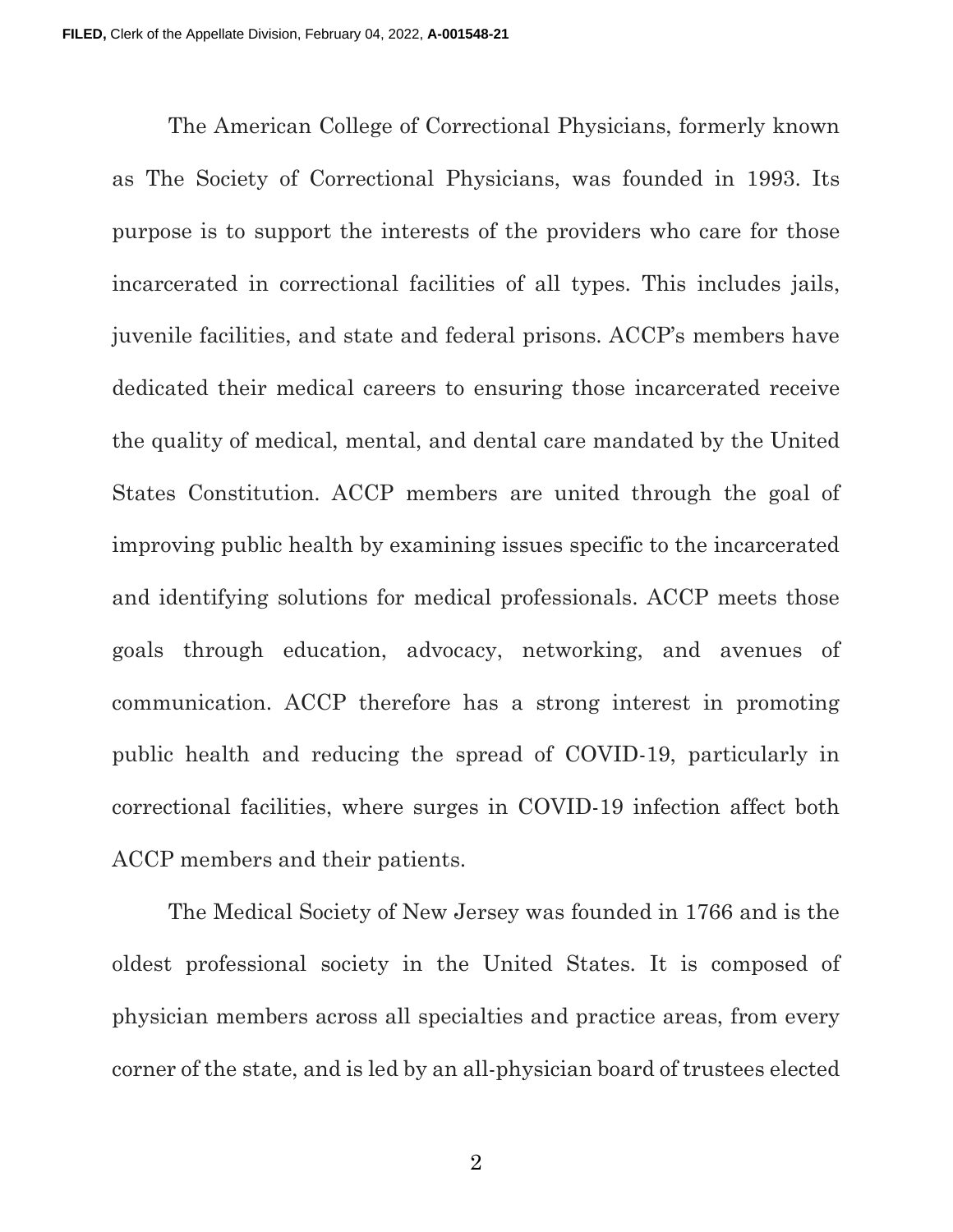annually by membership. In its own capacity and as a state medical society member of the AMA, MSNJ advances its mission—promoting the betterment of public health, fostering public awareness of medical issues, and advocating for physicians—in various ways, including serving as Amici in litigation affecting public welfare and the medical community. MSNJ members, and the New Jersey physician community that MSNJ represents, have spent the last twenty-two months on the frontlines of the battle against COVID-19. Like the patients they serve, and often as patients themselves, these physicians have been aided immeasurably in the fight by widespread administration of FDA-authorized and approved vaccines. This matter will have profound effects on MSNJ and its members, and MSNJ therefore has a significant interest in the outcome of this litigation.

#### INTRODUCTION

The United States is in an unprecedented and ongoing public health crisis as it battles COVID-19—a battle that can be won only with widespread vaccination. SARS-CoV-2, the causative agent of COVID-19, has wreaked havoc in communities across the country, taxed hospitals to the point of rationing care, upended the lives of countless families, and

3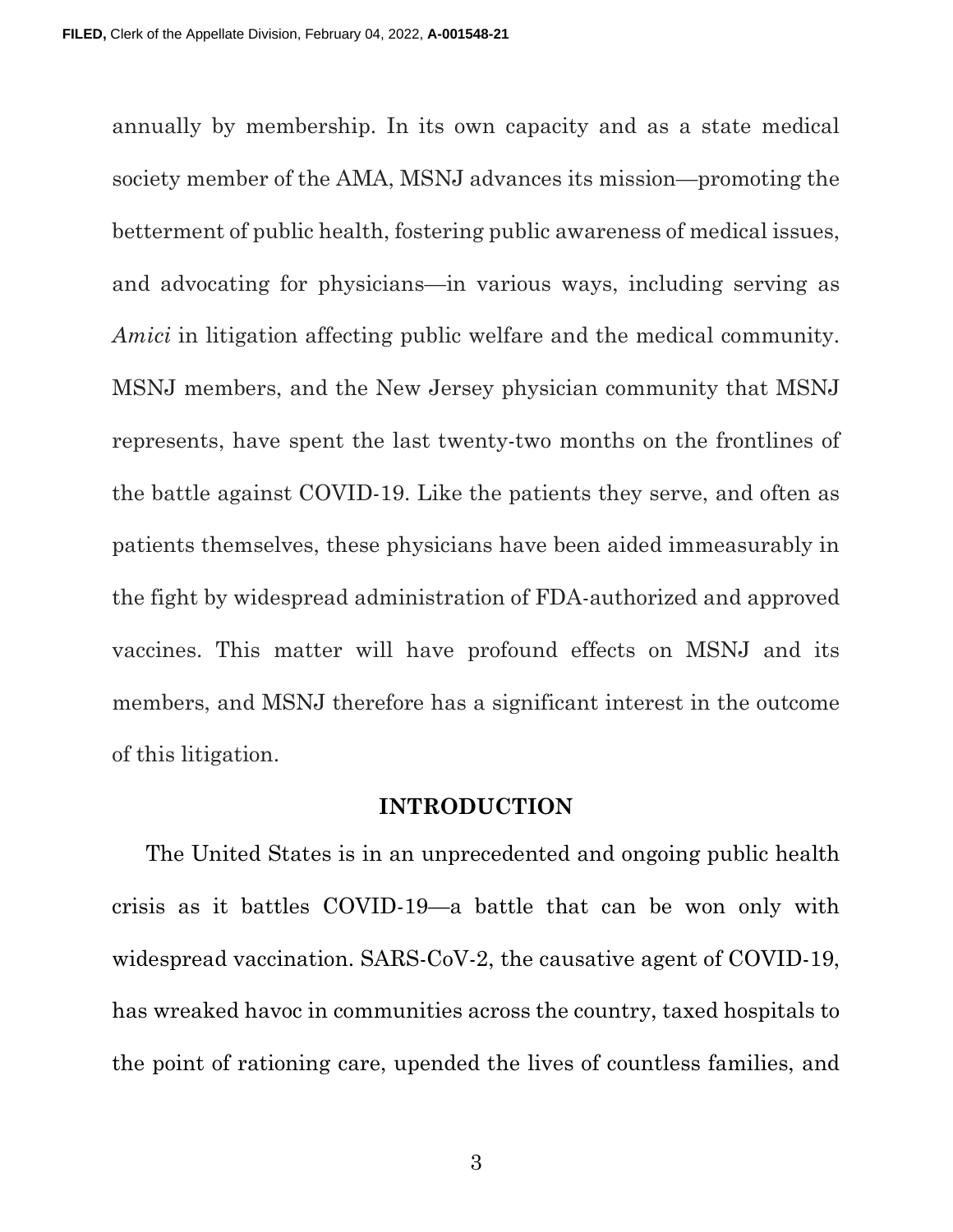killed over 892,000 Americans, including more than 28,000 New Jerseyans.

The dangers and upheaval caused by COVID-19 are particularly acute in correctional facilities: as of January 30, 2022, there have been over 10,000 confirmed positive cases of COVID-19 and fifty-eight deaths among individuals incarcerated within New Jersey Department of Corrections facilities and nearly 7,000 confirmed cases among New Jersey Department of Corrections staff. COVID-19, State of New Jersey Department of Corrections ("NJDOC"), https://bit.ly/3Hj0yKQ (last visited Feb. 4, 2022). ACCP's extensive review of the medical literature demonstrates that COVID-19 vaccines authorized or approved by the U.S. Food and Drug Administration are safe and effective, and that the widespread use of those vaccines is the best way to keep COVID-19 from spreading within carceral settings. This Court should therefore deny the emergent motion for stay of Executive Order No. 283, and permit the implementation of the Order, requiring vaccination among workers in high-risk congregate settings, including New Jersey's correctional facilities.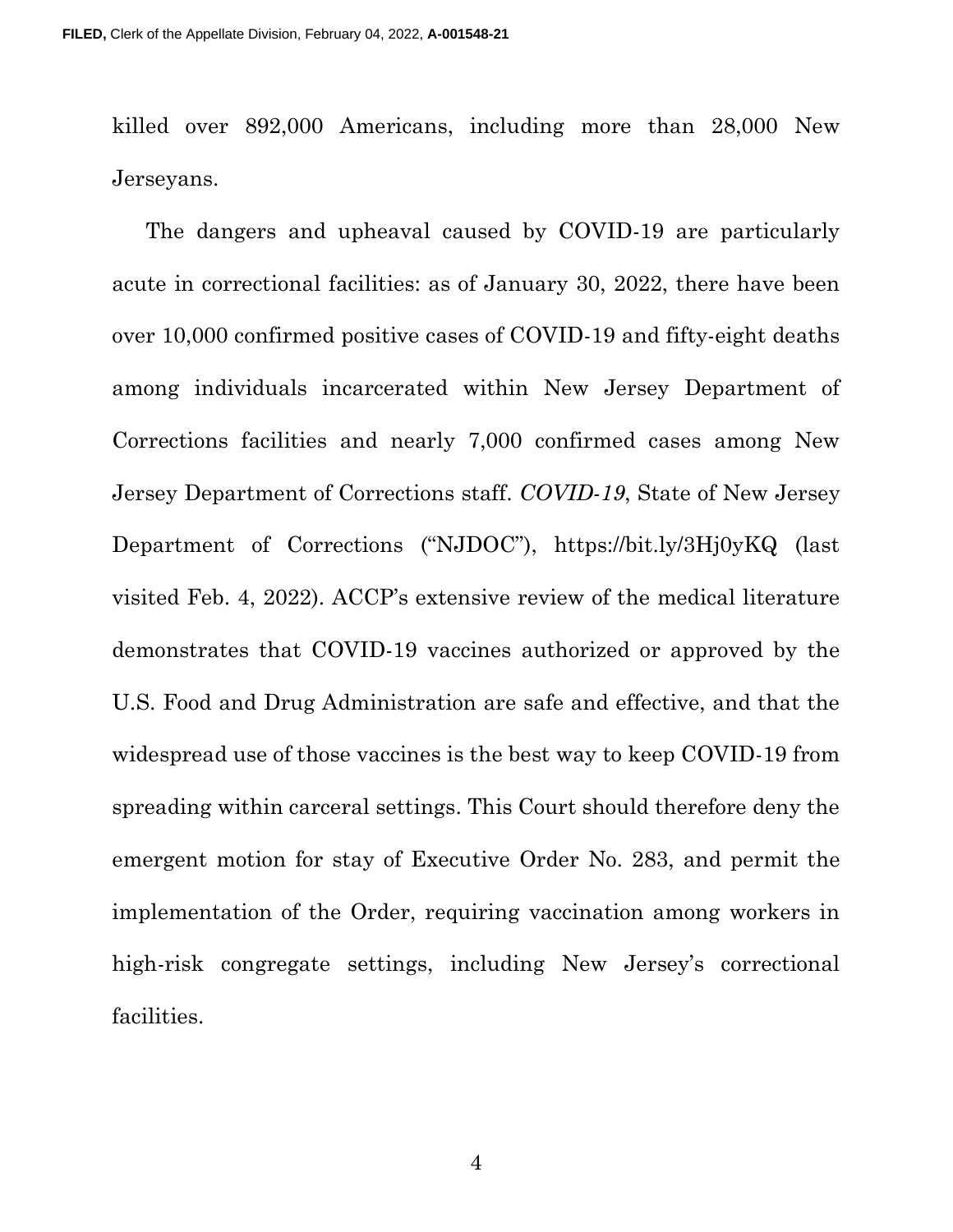#### PROCEDURAL HISTORY

On January 19, 2022, Governor Murphy issued Executive Order 283, which requires covered staff who work in certain health care and highrisk congregate settings, including carceral settings, to become vaccinated against COVID-19. [PBA Aa008–18; NJSOAa 000005–15.]<sup>2</sup> On January 24, 2022, the New Jersey State Policemen's Benevolent Association, Inc., along with several of its local chapters, and on January 25, 2022, the New Jersey Superior Officers Law Enforcement Association, each moved the Court for permission to file emergent motions to stay EO 283. [PBA Aa037; NJSOAa 000088.] On January 25, 2022, this Court granted the applications and set a briefing schedule. [PBA Aa058; NJSOAa 000001.]

<sup>2</sup> Citations to the NJSOA Brief or Appendix refer to the Brief or Appendix of New Jersey Superior Officers Law Enforcement Association in New Jersey Superior Officers Law Enforcement Association v. Philip D. Murphy, Docket No. A-001548-21 (App. Div.). Citations to the PBA Brief or Appendix refer to the Brief or Appendix of New Jersey State Policemen's Benevolent Association, Inc. in New Jersey State Policemen's Benevolent Association v. Philip D. Murphy, Docket No. A-001525-21T2 (App. Div.).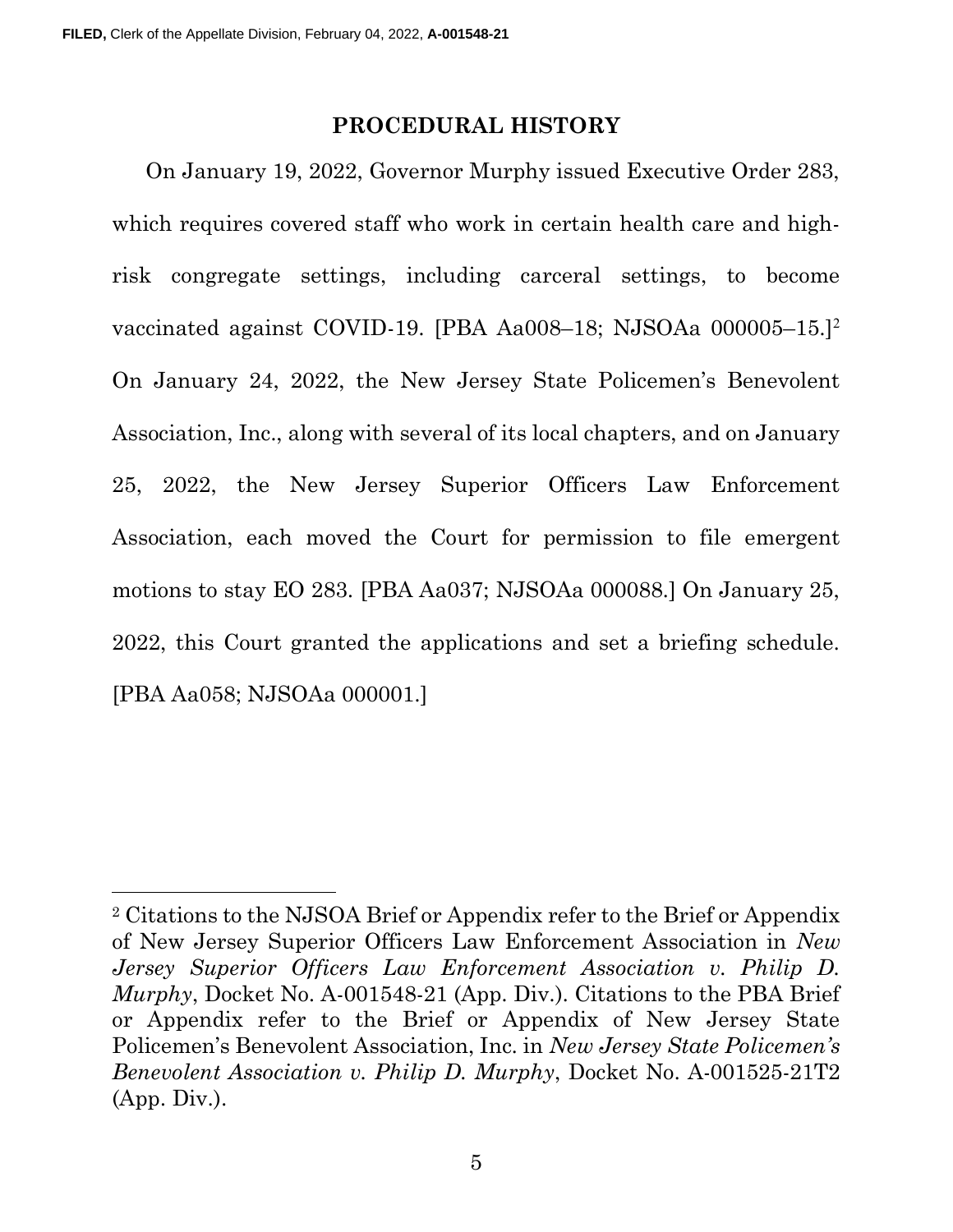#### STATEMENT OF THE FACTS

On January 19, 2022, Governor Murphy issued Executive Order 283, which requires covered staff who work in certain health care and highrisk congregate settings, including carceral settings, to become vaccinated against COVID-19. [PBA Aa008–18; NJSOAa 000005–15.] EO 283 set forth numerous findings, including the COVID-19 vaccines' role in mitigating the effects of the pandemic, [PBA Aa008, NJSOAa 000005], and the effectiveness of booster doses against infection by the Omicron variant, [PBA Aa010–11, NJSOAa 000007–8.] EO 283 directs covered health care settings to maintain a policy that requires covered workers to provide proof that they are vaccinated against COVID-19, including booster doses, according to a specified schedule. [PBA Aa013– 14; NJSOAa 000010–11.] EO 283 directs that the policies provide medical and religious accommodations to the extent required by law. [PBA Aa017; NJSOAa 000014.] EO 283's vaccination requirement "can help prevent outbreaks and reduce transmission [of COVID-19] to vulnerable individuals who may be at a higher risk of severe disease." [PBA Aa013; NJSOAa 000010.]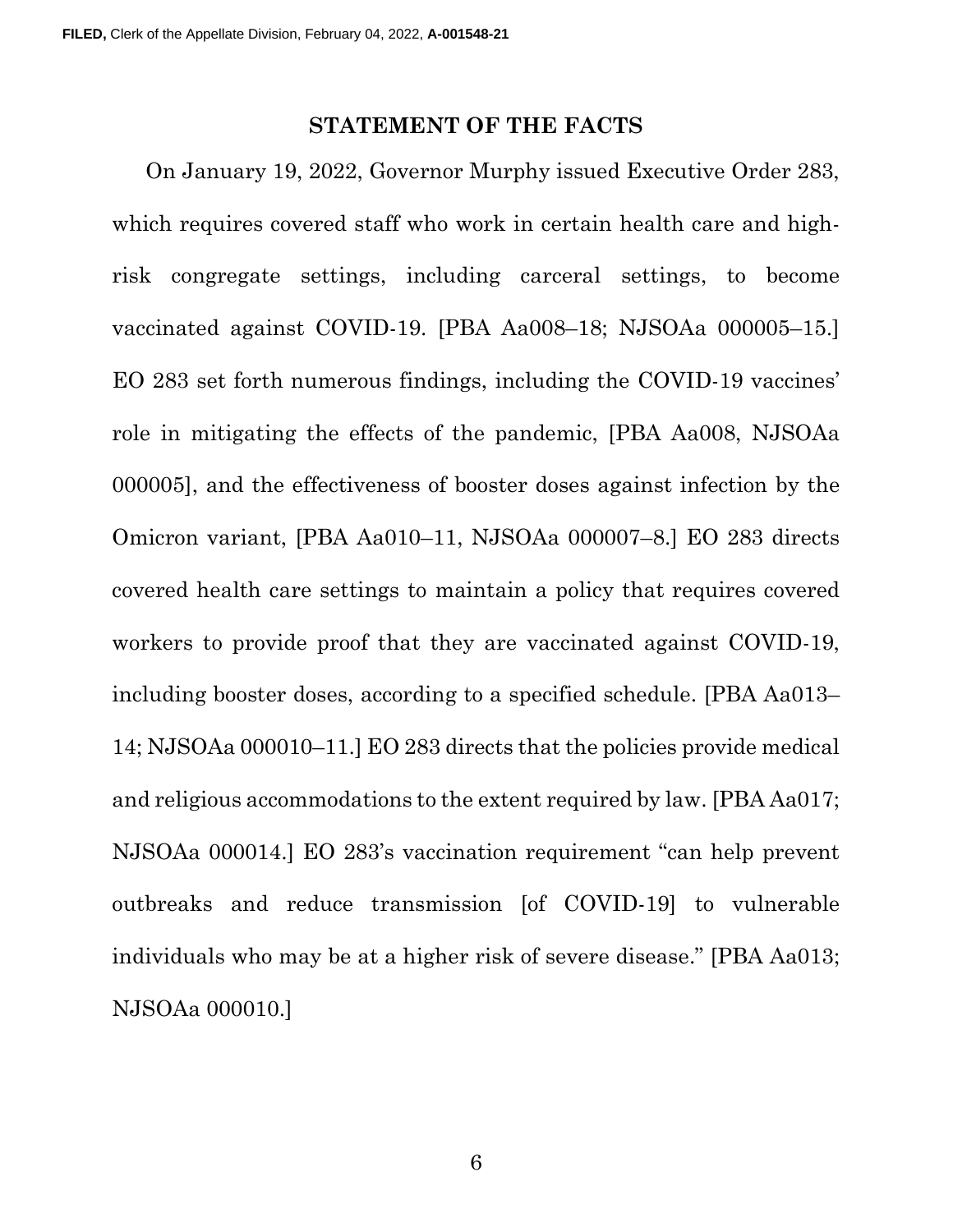#### ARGUMENT

## I. COVID-19 Poses a Grave Danger to the Health of People Who Are Incarcerated.

COVID-19 presents a severe risk to public health. Although most people infected with the virus will experience mild to moderate symptoms, individuals with COVID-19 can become seriously ill or die at any age. As of January 20, 2022, there have been more than seventy-five million confirmed cases of COVID-19 in the United States,<sup>3</sup> leading to more than  $4,203,000$  hospitalizations<sup>4</sup> and more than  $892,000$  deaths more than twelve times the number of people in the United States who die from influenza in the average two-year span.<sup>5</sup>

New Jerseyans account for more than 1,835,000 of those COVID-19 cases, and over 28,000 New Jerseyans have died from COVID-19.<sup>6</sup> And incarcerated New Jerseyans account for more than 10,000 cases; fifty-

<sup>3</sup> COVID Data Tracker, CDC, https://bit.ly/3Du7Glz (last visited Feb. 4, 2022).

<sup>4</sup> COVID Data Tracker Weekly Review, CDC (Jan. 28, 2022), https://bit.ly/3EYAdAb.

<sup>5</sup> See Disease Burden of Flu, CDC (Oct. 4, 2021), https://bit.ly/3ocAuZA.

<sup>6</sup> See New Jersey COVID-19 Dashboard, State of New Jersey Department of Health (last updated Feb. 3, 2022), https://bit.ly/3G840qp.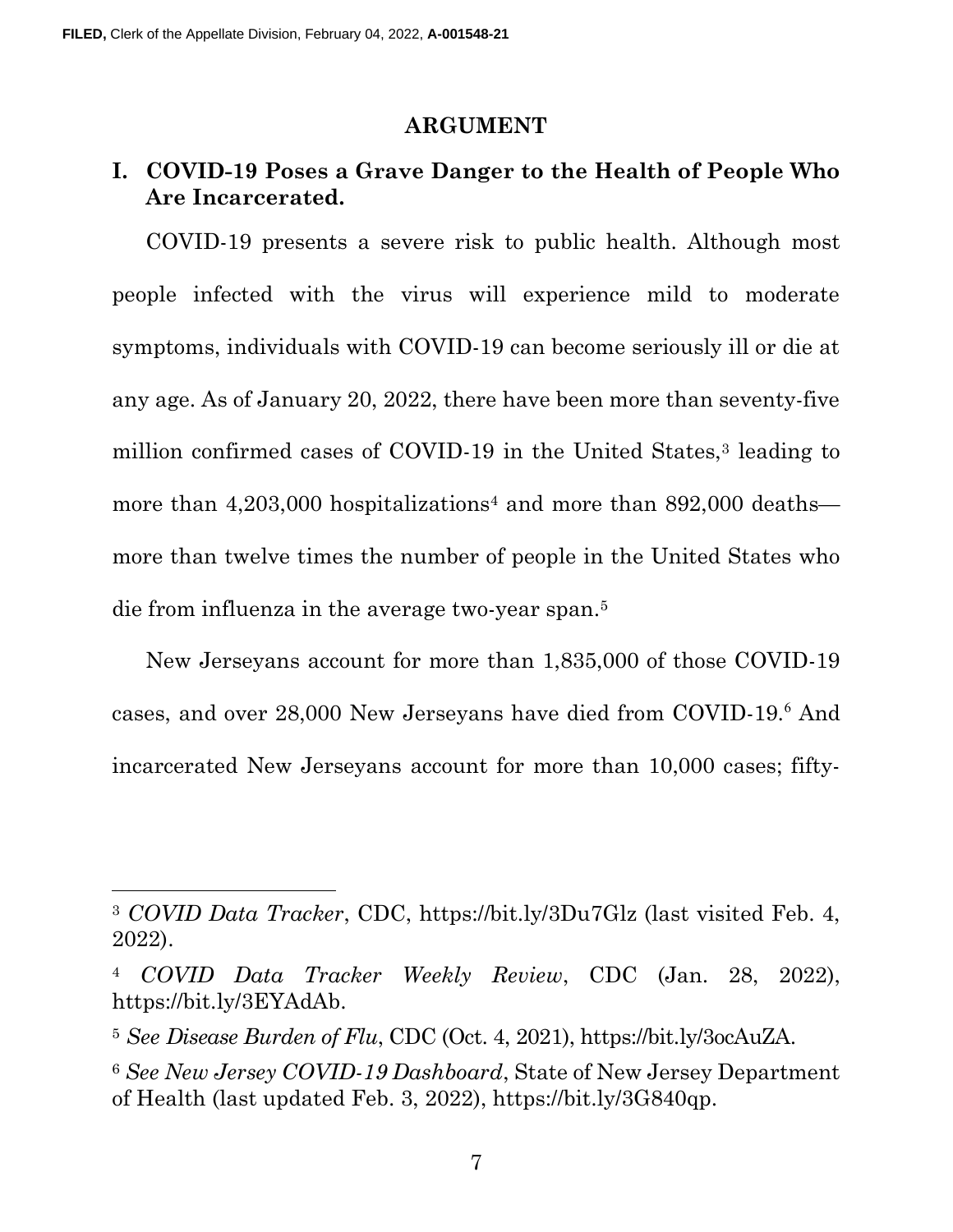eight incarcerated New Jerseyans have died.<sup>7</sup> To put these numbers in perspective, nearly 20% of New Jerseyans overall have contracted  $\text{COVID-19}$  over the course of the pandemic,<sup>8</sup> while the number of incarcerated New Jerseyans who have contracted COVID-19 is more than 54% of the number of people incarcerated in New Jersey as of 2020.<sup>9</sup> Although Appellants claim that the existing option to test, rather than vaccinate, "has been proven to work as it brought these CPOs through the Delta variant," [PBA Br. at 15], the numbers show otherwise. Indeed,

<sup>7</sup> COVID-19, State of New Jersey Department of Corrections ("NJDOC"), https://bit.ly/3Hj0yKQ (last visited Feb. 4, 2022).

<sup>8</sup> Compare New Jersey COVID-19 Dashboard, supra note 7 (listing 1,835,533 cases in New Jersey), with QuickFacts: New Jersey, U.S. Census Bureau, https://bit.ly/3GcGhFy (last visited Feb. 4, 2022) (listing New Jersey population as 9,267,130).

<sup>9</sup> Compare COVID-19, supra note 7 (listing 10,139 positive COVID-19 cases among incarcerated populations in NJDOC facilities), with Offender Characteristics Report on January 1, 2021, NJDOC, https://bit.ly/3L88jpt (in most recent publicly available data, listing total incarcerated individuals in NJDOC facilities as 12,808) and Total Inmates in New Jersey State Correctional Institutions and Satellite Units, State of New Jersey Department of Corrections (2020), https://bit.ly/3ukd4pJ (listing total incarcerated individuals in NJDOC facilities as 18,477 in 2020).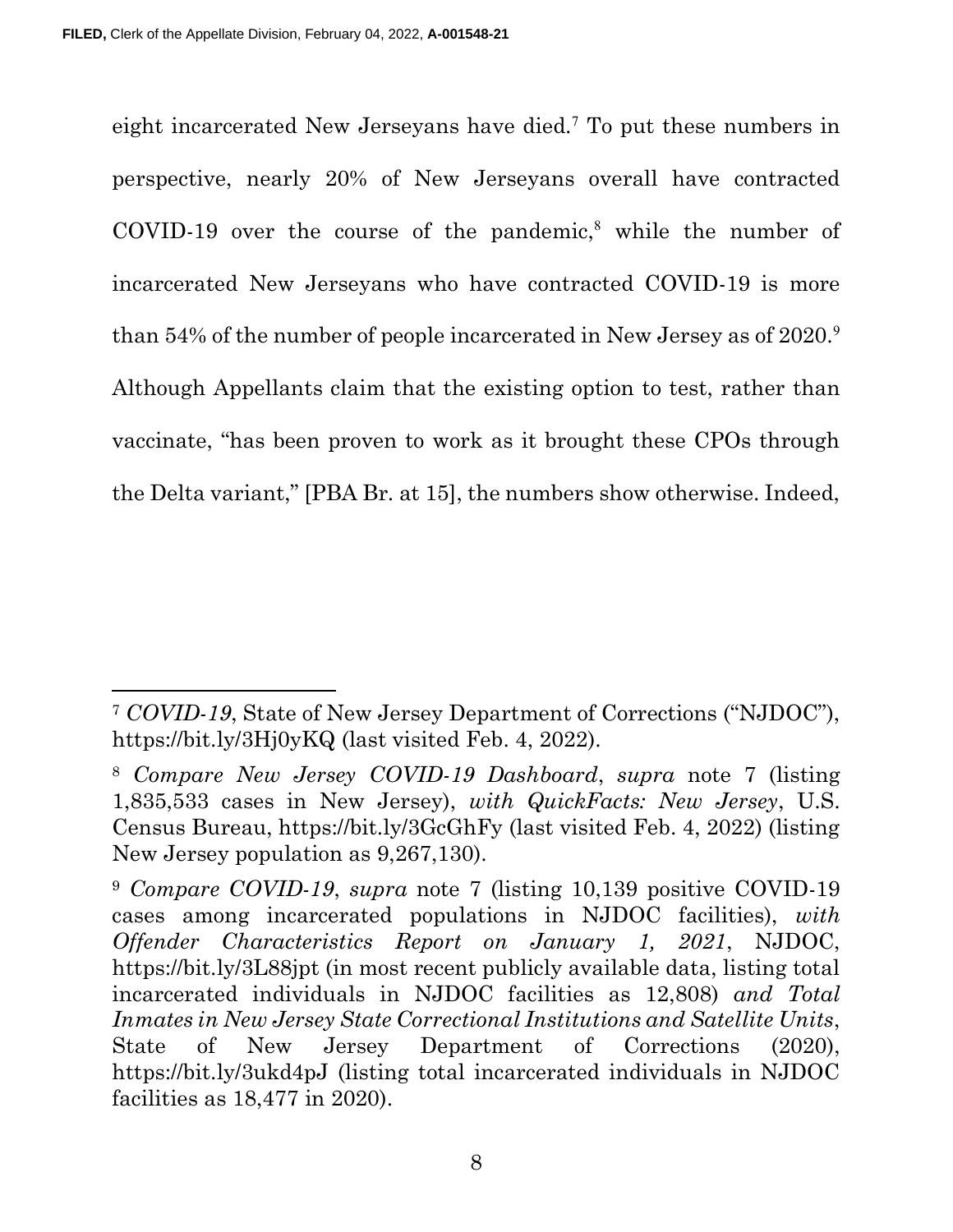although the Department of Corrections employs approximately 8,000 people,<sup>10</sup> it has recorded 6,941 positive COVID-19 tests.<sup>11</sup>

As these numbers indicate, SARS-CoV-2 is highly transmissible. The original strain was more contagious than the flu, and the Delta variant of SARS-CoV-2, the leading strain until recent weeks, is more than twice as contagious as previous variants.12 The surging Omicron variant which now accounts for more than 99.9% of new cases in the United States—appears to be more contagious still.13 Crucially, more than 50% of the spread of the virus may be from individuals who have no symptoms at the time of transmission.<sup>14</sup>

<sup>10</sup> State of New Jersey Department of Corrections, About Us (last visited Feb. 4, 2022), https://www.nj.gov/corrections/pages/aboutUs.html.

<sup>11</sup> COVID-19, supra note 7.

 $12\Delta$  Delta Variant: What We Know About the Science, CDC (Aug. 26, 2021), https://bit.ly/3plAmcy; Apoorva Mandavilli, C.D.C. Internal Report Calls Delta Variant as Contagious as Chickenpox, N.Y. Times (July 30, 2021), https://nyti.ms/3EtJXTb.

<sup>&</sup>lt;sup>13</sup> Omicron Variant: What You Need to Know, CDC (last updated Dec. 20, 2021), https://bit.ly/327xwyr; COVID Data Tracker: Variant Proportions, CDC (last visited Feb. 4, 2022), https://bit.ly/3udcJoI.

<sup>14</sup> Science Brief: Community Use of Masks to Control the Spread of SARS- $CoV-2$ , CDC (last updated Dec. 6, 2021), https://bit.ly/30inWYx.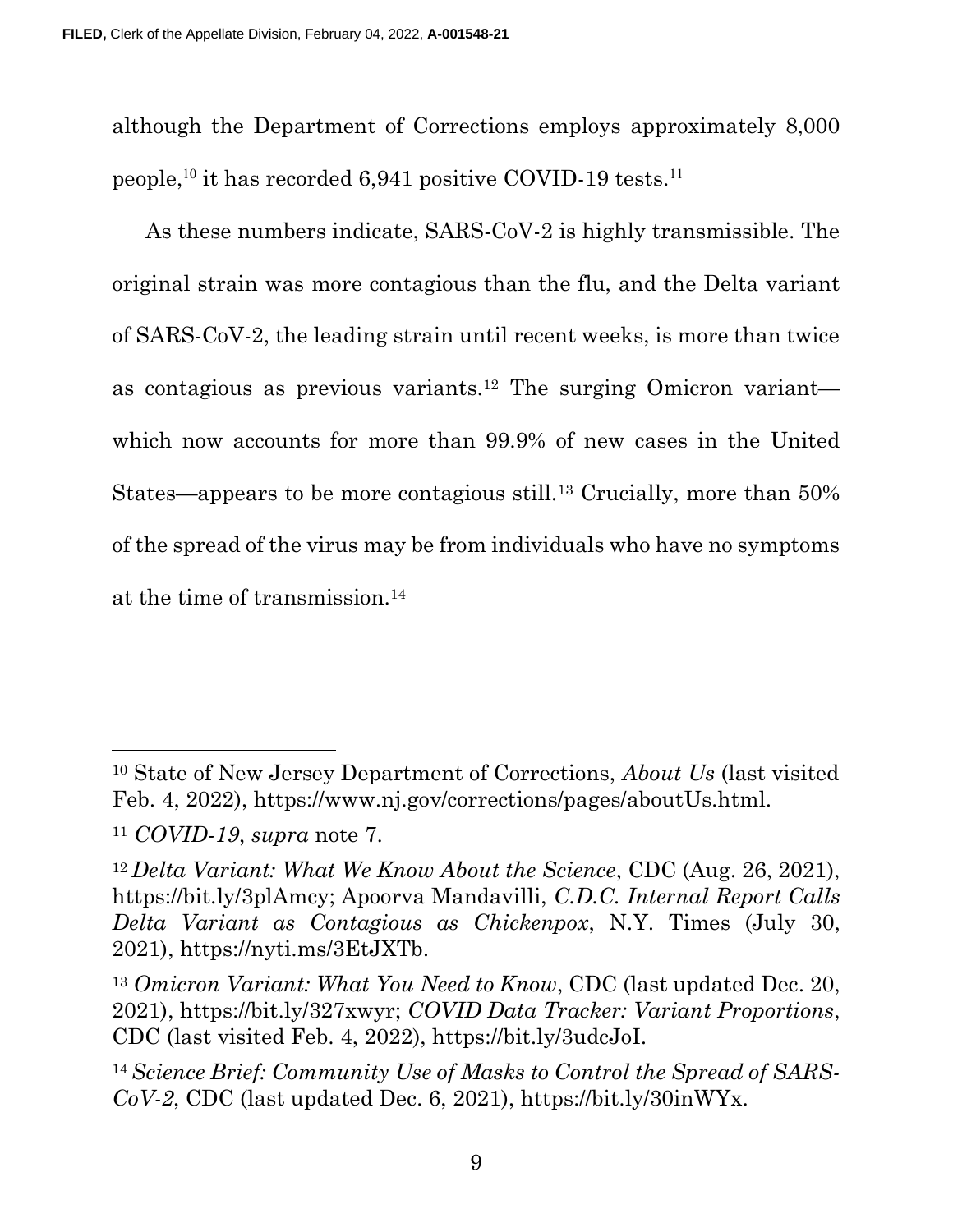The disproportionate rate of COVID-19 among incarcerated persons is unsurprising, because "[r]esidential institutions have long been associated with an increased risk of infectious diseases."<sup>15</sup> Correctional institutions, like cruise ships and nursing homes, "can be considered high risk for amplifying infectious diseases such as COVID-19, because the conditions that prevent disease dissemination are nearly impossible to achieve."<sup>16</sup> Indeed, correctional institutions present even higher risks than cruise ships, the original COVID-19 hot spots, because correctional staff function as "a vector of disease transmission between the community and incarcerated individuals because they are in the community for a large percentage of their time, [but] pierc[e] the membrane of the prison daily as they go to and from work."<sup>17</sup> Correctional

<sup>15</sup> Mary Devereaux Hutton et al., Tuberculosis in Nursing Homes and Correctional Facilities: Results of a 29-State Survey, CDC, at 2 (Nov. 1990), https://bit.ly/3I51ySJ; see also, e.g., Joseph A. Bick, Infection Control in Jails and Prisons, 45 Clinical Infectious Diseases 1047 (2007), https://bit.ly/3qrND34.

<sup>16</sup> Philip D. Sloane, Cruise Ships, Nursing Homes, and Prisons as COVID-19 Epicenters: A 'Wicked Problem' With Breakthrough Solutions?, 21 J. Am. Med. Dirs. Ass'n 958, 958 (July 2020), https://bit.ly/3KfJBmC.

<sup>17</sup> Danielle Wallace et al., Is There a Temporal Relationship Between COVID-19 Infections among Prison Staff, Incarcerated Persons and the Larger Community in the United States?, 18 Int'l J. Env't. Rsch. Pub. Health 6873 (June 26, 2021), https://bit.ly/3I2ttmk.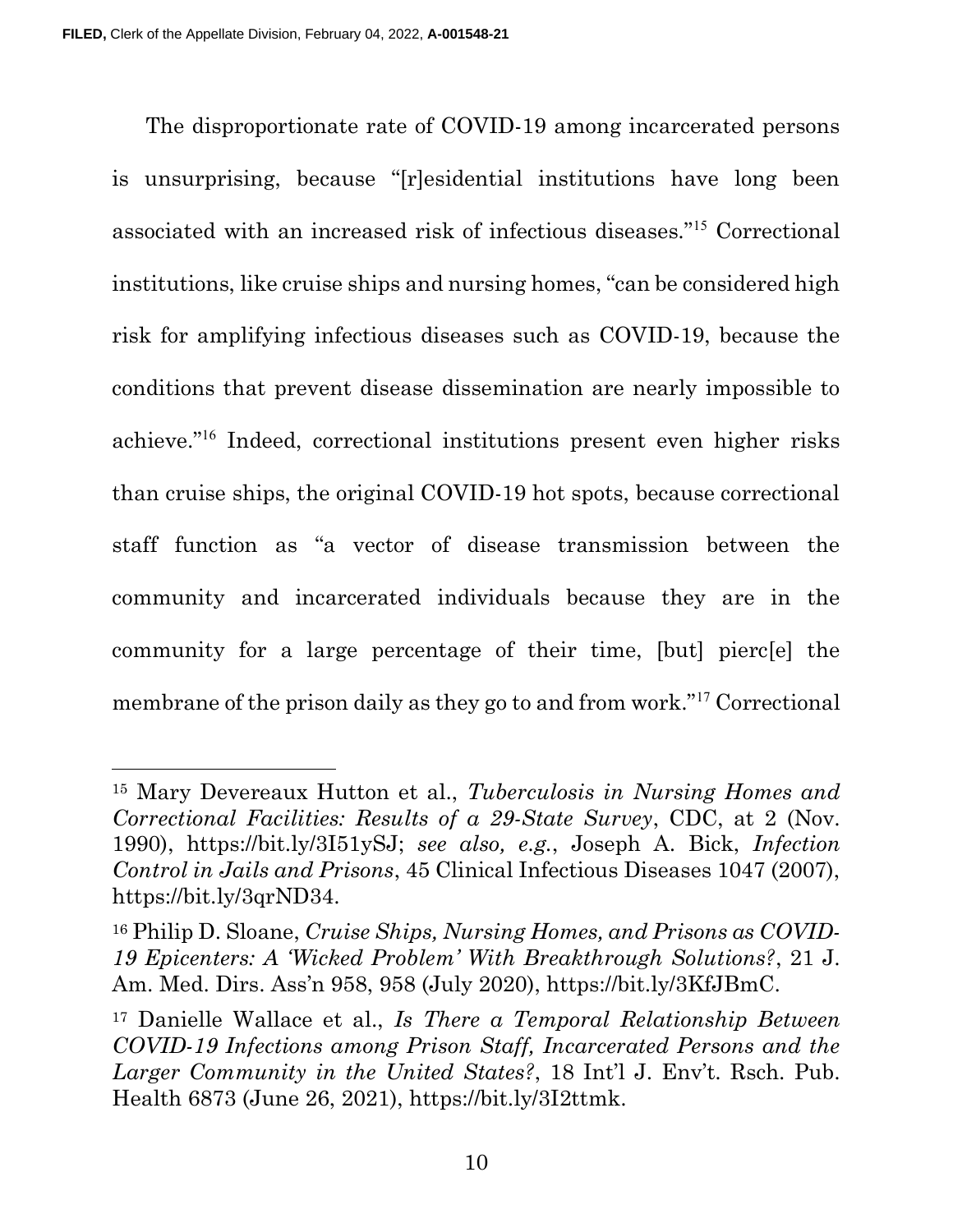staff are thus "an avenue for COVID-19 to enter the prison, whether at the beginning of a pandemic or during successive waves."<sup>18</sup>

As a result, "staff members' COVID-19 prevalence . . . ha[s] a direct relationship on the prevalence of COVID-19 among incarcerated individuals."<sup>19</sup> Transmission among staff in correctional facilities has been a major factor in the spread of COVID-19 to people incarcerated.<sup>20</sup> Indeed, one comprehensive analysis of federal prisons concluded that "rising case rates inside federal prisons have been driven increasingly by infections among staff, rather than among incarcerated people."<sup>21</sup> In New Jersey, about "1,600 of the 7,300 staffers with the state [New Jersey] Department of Corrections were out because of COVID-19 in

 $18$  *Id.* 

 $19 \; Id.$ 

<sup>20</sup> Laura Hawks et al., COVID-19 in Prisons and Jails in the United States, 180 JAMA Internal Med. 1041, 1041 (Apr. 28, 2020), https://bit.ly/3fqrpZb ("[P]eople who are incarcerated will be at higher risk of exposure, as correctional officers and other staff frequently leave the facility and then return.").

<sup>21</sup> Alix M.B. Lacoste et al., Fast, frequent, and widespread: COVID-19 outbreaks inside federal prisons, UCLA Law COVID Behind Bars Data Project, at 2 (Nov. 2021), https://bit.ly/34DQY6L.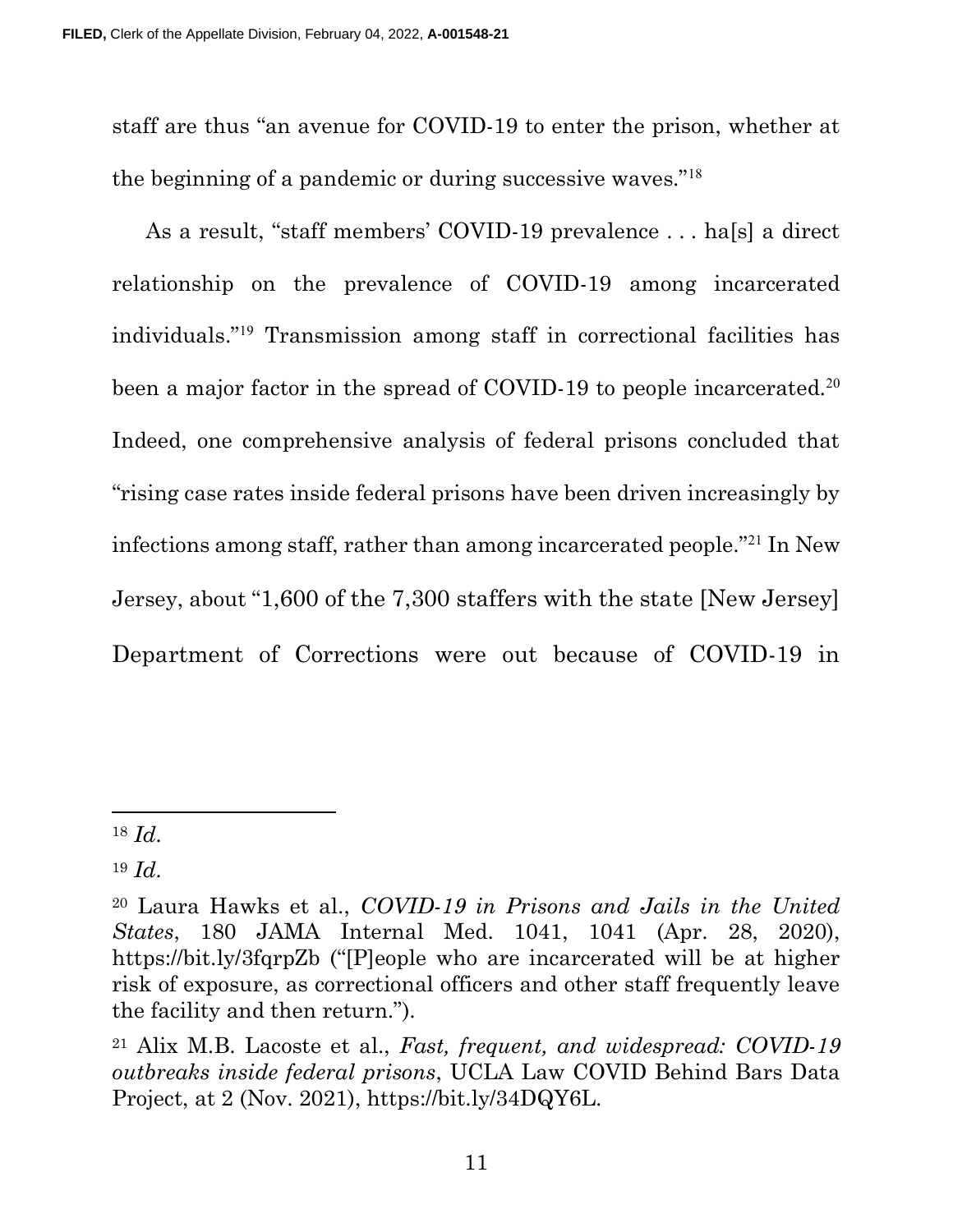December [2021], and another 450 tested positive the first week of the year."<sup>22</sup>

Even those who recover from COVID-19 may experience debilitating symptoms lasting for several months or more after the acute phase of infection. A systematic review of forty-five studies found that 73% of infected individuals experienced at least one long-term symptom.<sup>23</sup> Another, more recent systematic review of fifty-seven studies found that more than half of COVID-19 survivors experienced post-acute sequelae (that is, chronic complications of an acute condition) six months after recovery, including difficulty concentrating, generalized anxiety disorder, general functional impairments, and fatigue or muscle

<sup>&</sup>lt;sup>22</sup>Error! Hyperlink reference not valid. Dana Difilippo, N.J. prisons grapple with staff shortages, inmate restrictions as COVID-19 spreads anew, New Jersey Monitor (Jan. 10, 2022), https://bit.ly/3g8CaiW.

<sup>23</sup>Tahmina Nasserie et al., Assessment of the Frequency and Variety of Persistent Symptoms Among Patients With COVID-19: A Systematic Review, JAMA Network Open (May 26, 2021), https://bit.ly/3qocFkk; see also Karen B. Jacobson et al., Patients With Uncomplicated Coronavirus Disease 2019 (COVID-19) Have Long-Term Persistent Symptoms and Functional Impairment Similar to Patients with Severe COVID-19: A Cautionary Tale During a Global Pandemic, 73 Clinical Infectious Diseases e826 (Feb. 6, 2021), https://bit.ly/3FD32Ch ("'Long COVID' has been reported in 87% of hospitalized patients two months post-infection and in 53% of non-hospitalized patients 125 days after diagnosis.").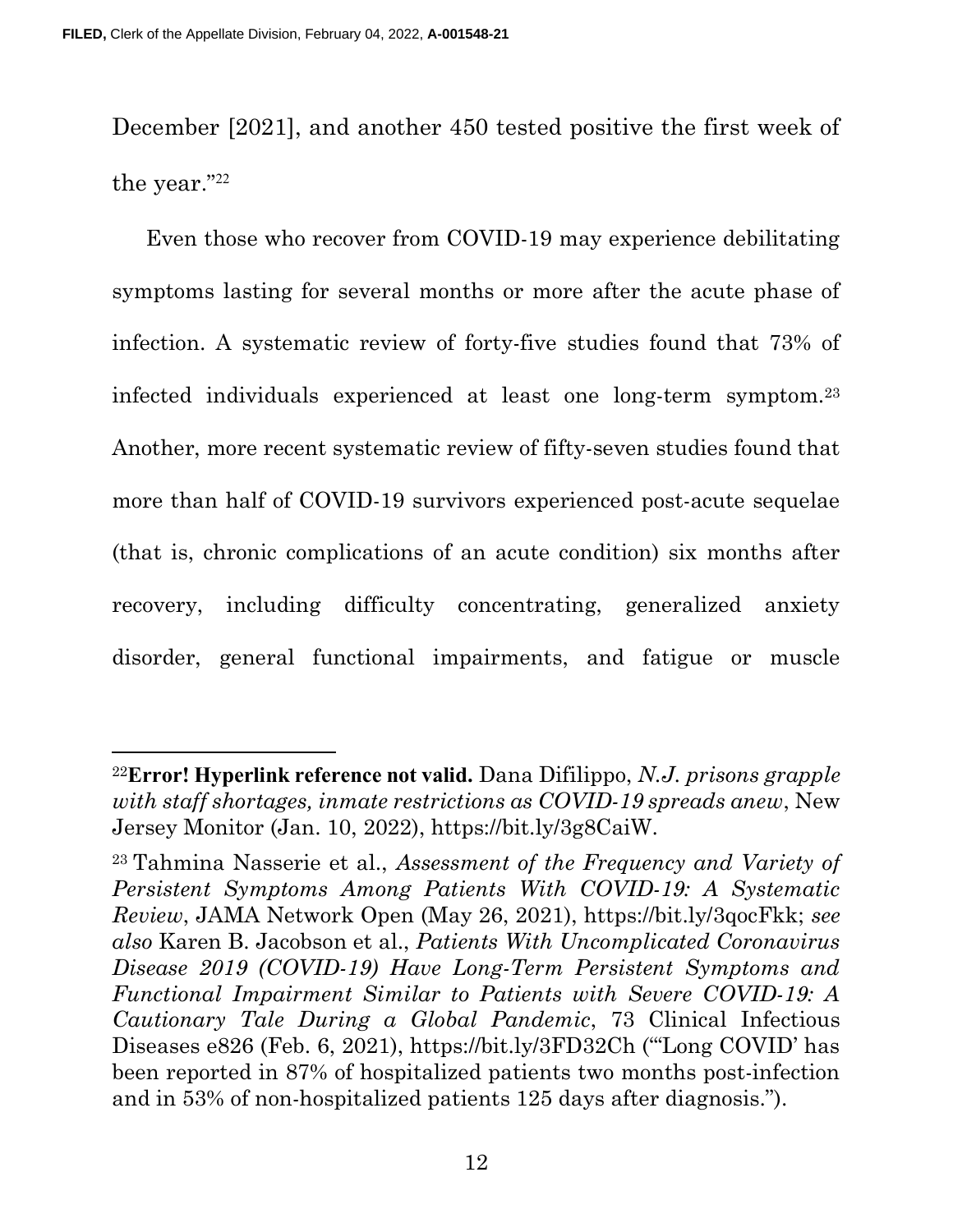weakness.<sup>24</sup> Studies also indicate that COVID-19 is associated with increased risk of adverse neurological and psychiatric outcomes.<sup>25</sup> Although Appellants correctly note that, on average, Omicron infections are less severe than Delta infections, [see PBA Br. at 29], they fail to grapple with these potential long-term effects. And because Omicron is so much more contagious than Delta, the raw number of people who will experience severe illness remains of critical concern, as illustrated by the record rate of hospitalizations at the peak of the January 2022 Omicron surge—more than 30% higher than the January 2021 peak nationwide, and fully twice as high in New Jersey specifically.<sup>26</sup>

Moreover, incarcerated people are more likely than the rest of the population to have comorbidities that put them at higher risk for severe

<sup>24</sup> Destin Groff et al., Short-term and Long-term Rates of Postacute Sequelae of SARS-CoV-2 Infection: A Systematic Review, 4(10) JAMA Network Open e2128568 (Oct. 13, 2021), https://bit.ly/3qskBjR.

<sup>&</sup>lt;sup>25</sup> Maxime Taquet et al., 6-month neurological and psychiatric outcomes in 236379 survivors of COVID-19: a retrospective cohort study using electronic health records, 8 The Lancet Psychiatry 416 (Apr. 6, 2021), https://bit.ly/3DXTbGo.

<sup>26</sup> See COVID Data Tracker, New Admissions of Patients with Confirmed COVID-19 per 100,000 Population by Age Group, United States, CDC (last visited Feb. 1, 2022), https://bit.ly/3GhYjGb. To see statistics for New Jersey, use the "Select a Jurisdiction" drop-down menu.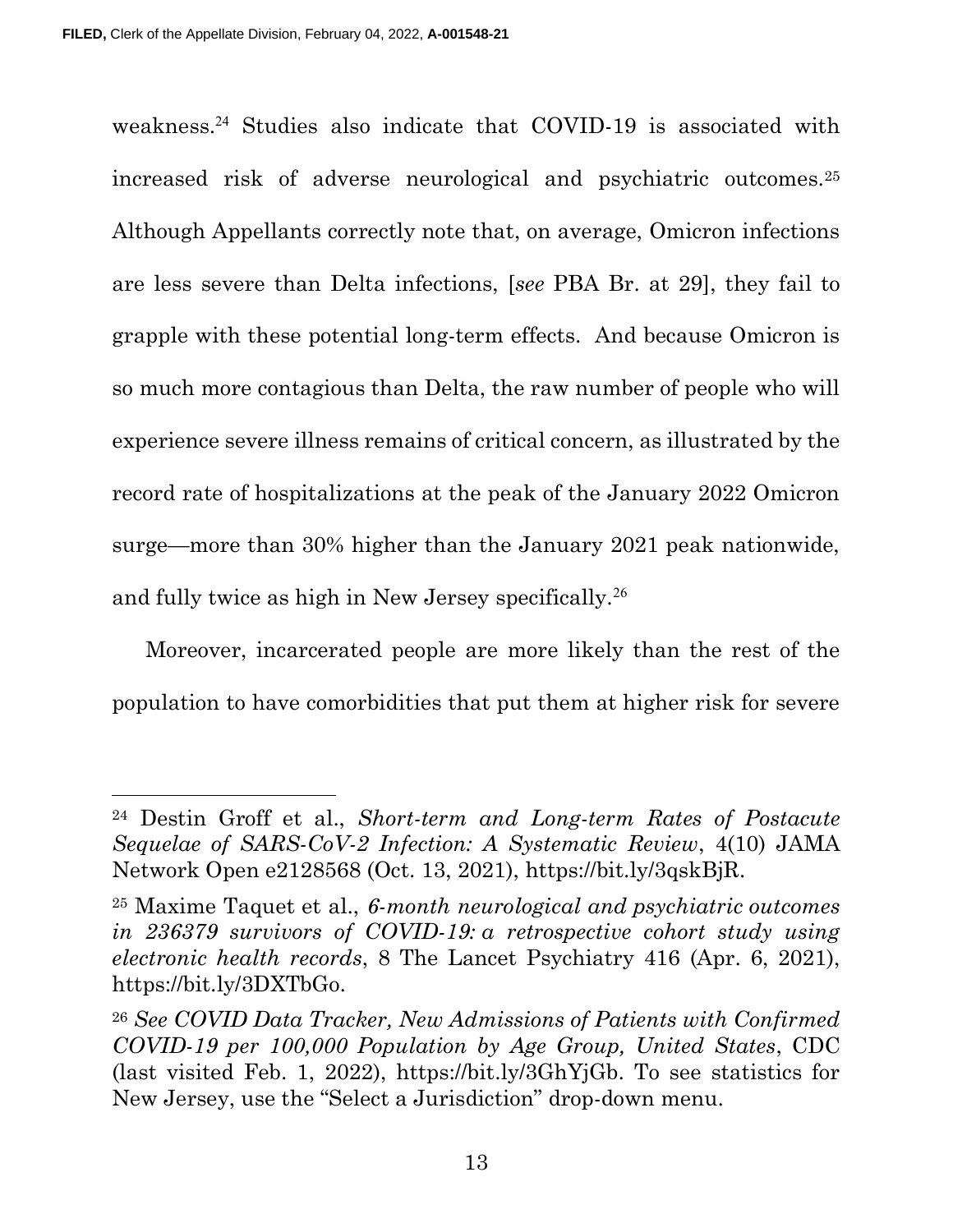outcomes.<sup>27</sup> In fact, during the early months of the pandemic, New Jersey's prisons had a higher COVID-19 death rate than any other prison system in the country.<sup>28</sup> What's more, transmission in carceral settings carries additional consequences beyond the risk of infection: when prisons are facing outbreaks, they are likely to cancel visitation and order lockdown of facilities, leading to significant isolation and detrimental psychological effects.<sup>29</sup> COVID-19 therefore poses a grave danger to the health and safety of people who are incarcerated above and beyond the already significant risk faced by the general public.

<sup>27</sup> Elizabeth M. Viglianti et al., Mass Incarceration and Pulmonary Health: Guidance for Clinicians, 15 Annals Am. Thoracic Soc'y 409, 409– 12 (Jan, 30, 2018), https://bit.ly/3rvWosf (identifying lung-related conditions that disproportionately affect incarcerated persons).

<sup>28</sup> Blake Nelson, N.J. Prisons have highest coronavirus death rate in the nation, new study shows, NJ.com (May 3, 2020), https://bit.ly/3HiHvQX.

<sup>29</sup> See Steven Rodas, N.J. prisons, halfway houses suspend visits due to COVID omicron wave, New Jersey Advance Media (Jan. 7, 2022), https://bit.ly/3IKlPNG; see also Lucy Wainwright & Donna Gipson, The Impact of Lockdown to Mental Health: A Summary of Patient Views, EP:IC, https://bit.ly/3zYt2Xt (finding that 84% of patients in closed prisons in the United Kingdom reported deteriorating mental health during COVID-19 lockdown); ACCP, Restricted Housing of Mentally Ill Inmates, https://bit.ly/3noyePc ("Many patients with mental illness, such as depression, can be expected to worsen as a result of isolation imposed by restricted housing.").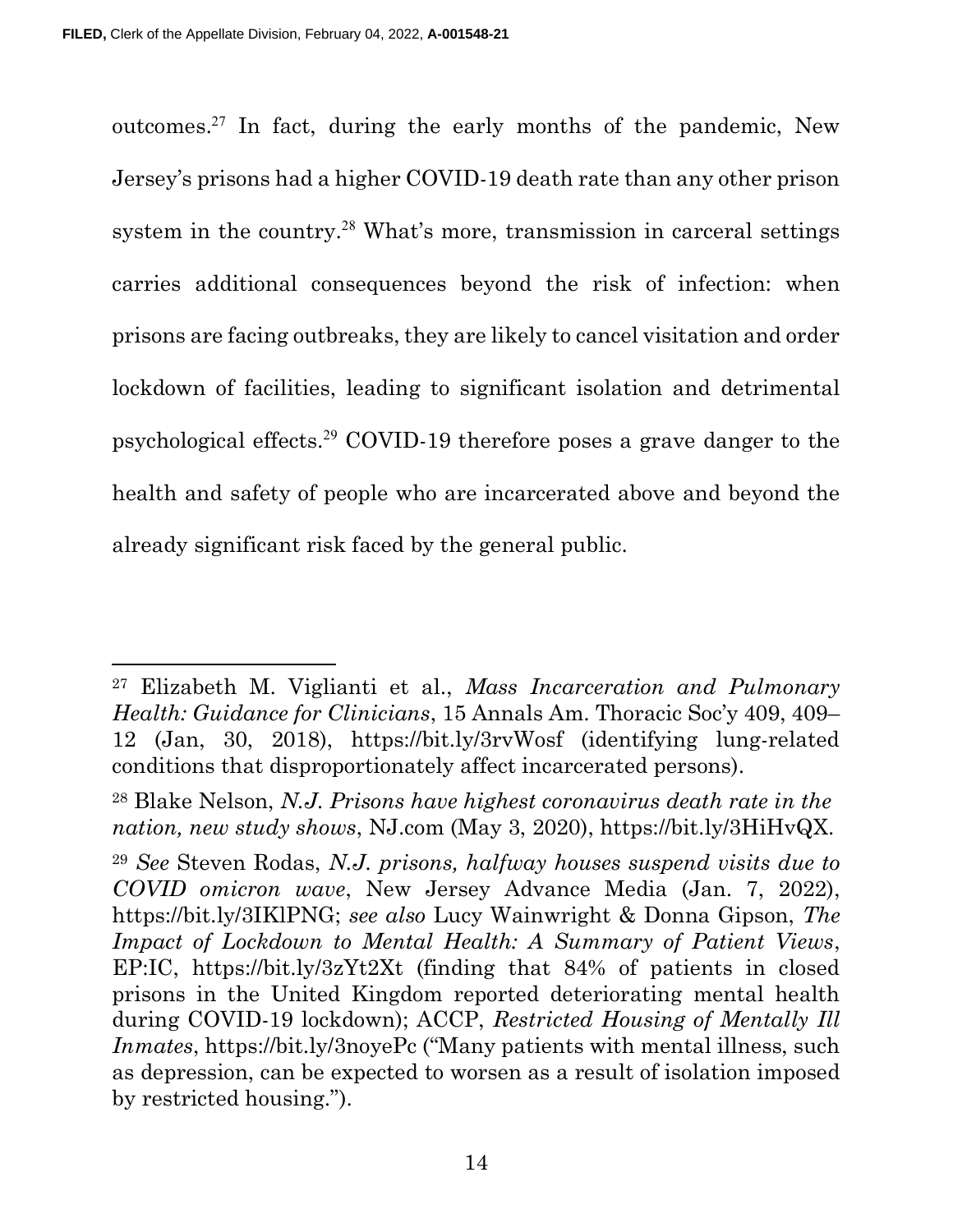# II. Vaccines Provide a Safe and Effective Way to Help Reduce Transmission of COVID-19 in Carceral Settings.

COVID-19 vaccines are safe. Before FDA authorized/approved, and the Centers for Disease Control and Prevention recommended use of, the COVID-19 vaccines in the population, scientists conducted extensive clinical trials. FDA, CDC, and their advisory committees then conducted rigorous reviews of the data, and they continue to monitor the vaccines' safety.30 A study of more than six million people who received the Pfizer or Moderna vaccines found that serious side effects are very rare.<sup>31</sup> Further, a study concluded that there is no increased risk for mortality among recipients of any of the COVID-19 vaccines, and that vaccine recipients had lower non-COVID-19 mortality risks than did unvaccinated people.<sup>32</sup>

<sup>30</sup> Benefits of Getting a COVID-19 Vaccine, CDC (last updated Jan. 11, 2022), https://bit.ly/3H6BsiF; Nicola P. Klein et al., Surveillance for Adverse Events After COVID-19 mRNA Vaccination, 326 JAMA 1390 (Sept. 3, 2021), https://bit.ly/3F1XQYM; COVID-19 vaccine safety surveillance, FDA (Dec. 7, 2021), https://bit.ly/3y1dDET.

<sup>31</sup> Klein et al., supra note 30.

<sup>32</sup> Stanley Xu et al., COVID-19 Vaccination and Non–COVID-19 Mortality Risk — Seven Integrated Health Care Organizations, United States, December 14, 2020–July 31, 2021, 70 Morbidity & Mortality Weekly Rep. 1520, 1520–24 (Oct. 29, 2021), https://bit.ly/3D1ZRn4. Although the CDC recently recommended the Pfizer or Moderna vaccines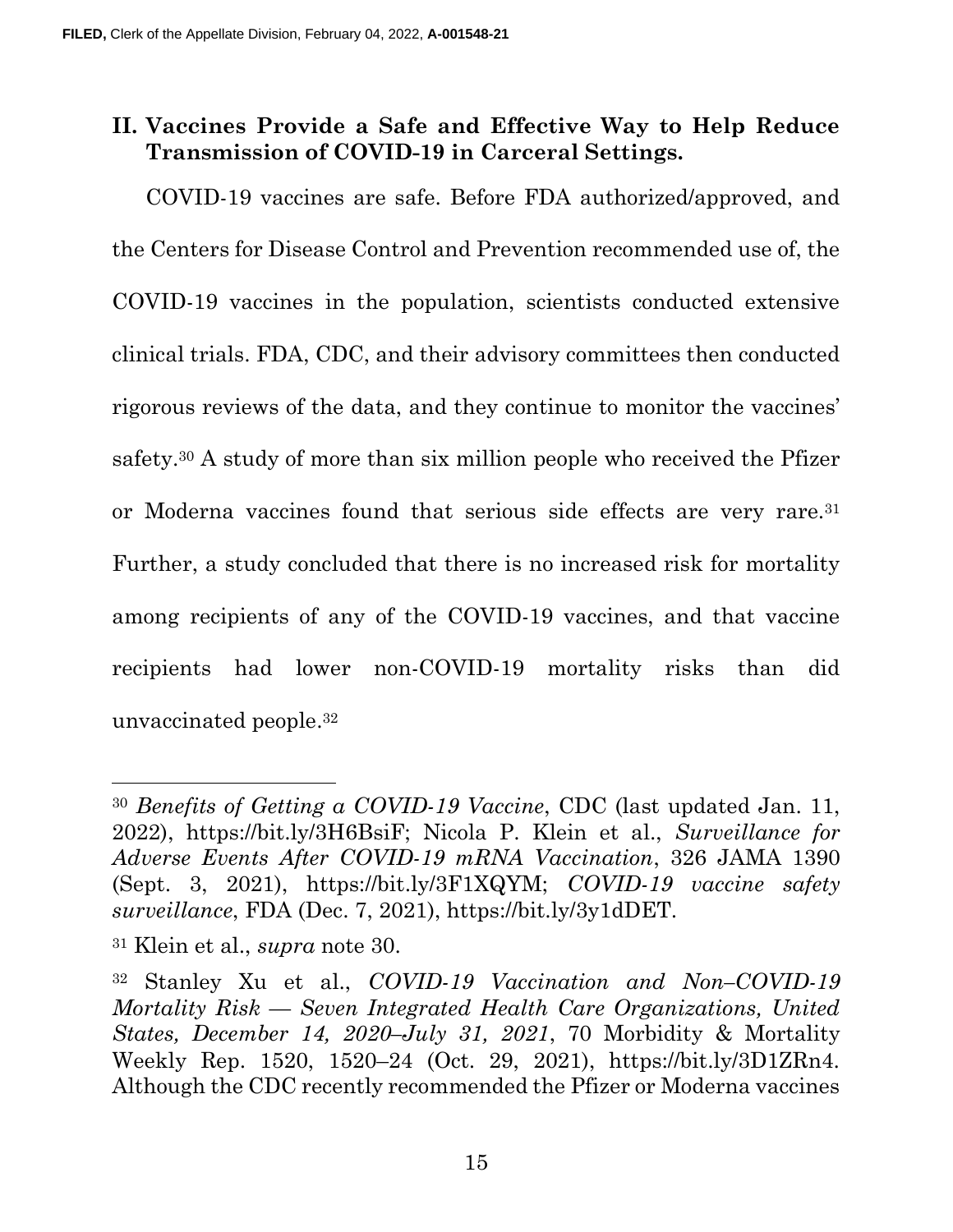COVID-19 vaccines are also effective. First, each of the three vaccines greatly reduces the likelihood of contracting SARS-CoV-2. The Pfizer, Moderna, and J&J/Janssen vaccines have been found to be 91.3%, 90%, and 72% effective against infection by prior variants, respectively.33 And, contrary to Appellants' assertions,<sup>34</sup> studies uniformly demonstrate that COVID-19 vaccine regimens that include a booster are effective even against the novel Omicron variant, which has a higher immune evasion than its predecessors.<sup>35</sup> (For comparison, the flu vaccination reduces the

over the J&J/Janssen vaccine, the CDC's advisory committee made clear that "receiving any vaccine is better than being unvaccinated." Press Release, CDC, CDC Endorses ACIP's Updated COVID-19 Vaccine Recommendations (Dec. 16, 2021), https://bit.ly/3yzUTfJ.

<sup>33</sup>Kathy Katella, Comparing the COVID-19 Vaccines: How Are They Different?, Yale Med. (last updated Jan. 31, 2022), https://bit.ly/307jEU5. Scientists are still learning about how effective the vaccine is against the Omicron variant.

<sup>34</sup> PBA Br. at 2 (asserting that "vaccination/booster shots" are "largely ineffective against the Omicron variant"); NJSOLEA Br. at 14 (asserting "a booster shot . . . does not prevent vaccinated individuals from becoming infected").

<sup>35</sup> See, e.g., Amelia G. Johnson et al., COVID-19 Incidence and Death Rates Among Unvaccinated and Fully Vaccinated Adults with and Without Booster Doses During Periods of Delta and Omicron Variant Emergence — 25 U.S. Jurisdictions, April 4–December 25, 2021, 71 Morbidity & Mortality Weekly Rep. 132, 135 (Jan. 28, 2022), https://bit.ly/3Hie01C; Mark G. Thompson et al., Associated Emergency Department and Urgent Care Encounters and Hospitalizations Among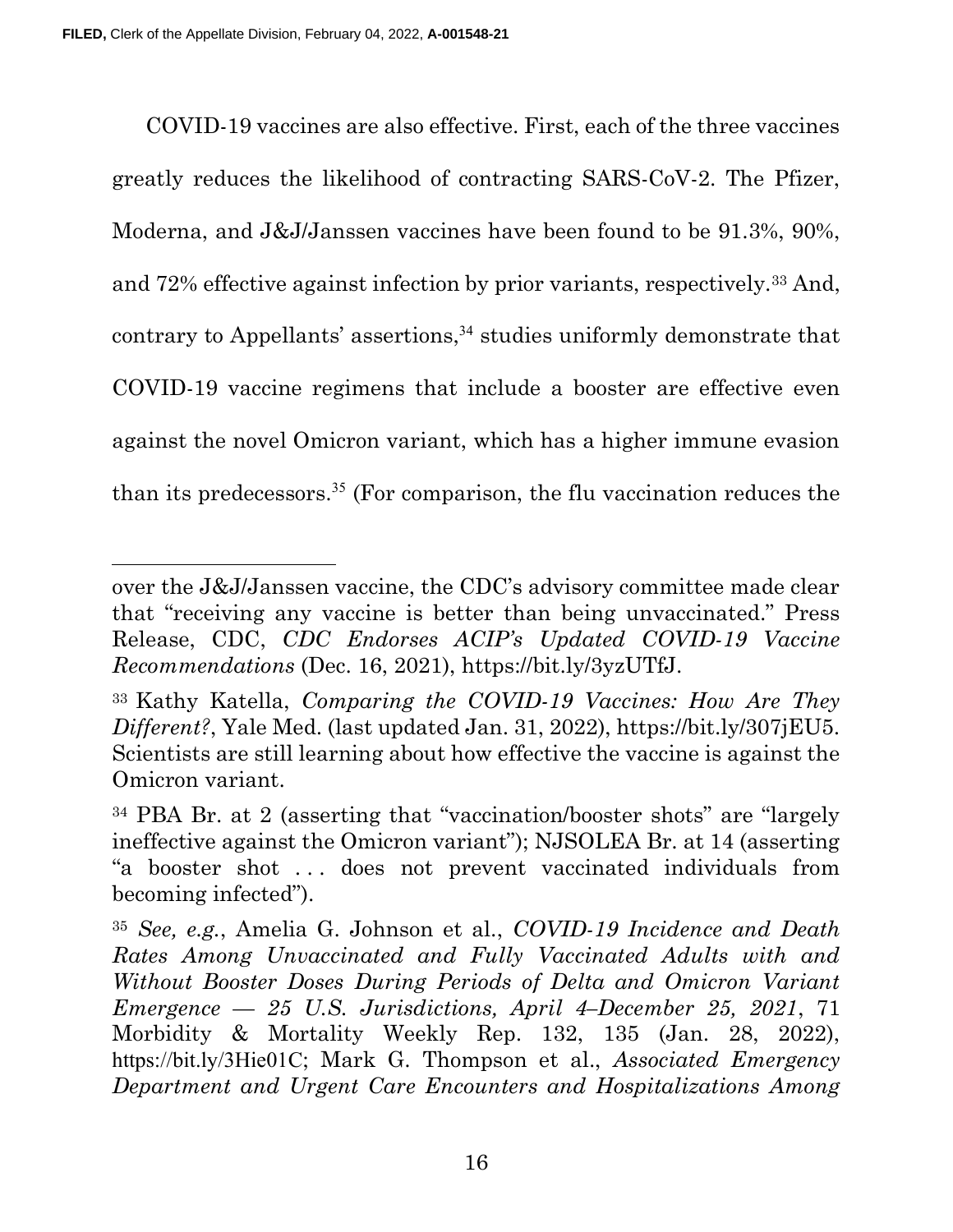risk of flu illness by between 40% and 60%.36) In December 2021, when the Omicron variant became prominent, people who were unvaccinated were nearly five times more likely to contract COVID-19 than people who were fully vaccinated with booster doses.<sup>37</sup>

Second, each of the three vaccines is even more effective against serious illness and death. Studies conducted earlier in the pandemic have estimated the Pfizer, Moderna, and J&J/Janssen vaccines as 95.3%–97%, 95%, and 86% effective against severe disease, respectively.38 The vaccines were likewise highly effective against hospital admissions, "even in the face of widespread dissemination of the delta variant."39 As of

Adults During Periods of Delta and Omicron Variant Predominance — VISION Network, 10 States, August 2021–January 2022, 71 Morbidity & Mortality Weekly Rep. 139 (Jan. 28, 2022), https://bit.ly/35F0OpB; Emma K. Accorsi, Association Between 3 Doses of mRNA COVID-19 Vaccine and Symptomatic Infection Caused by the SARS-CoV-2 Omicron and Delta Variants, JAMA (Jan. 21, 2022), https://bit.ly/3gct6d5. The uncontrolled spread of the virus in areas with low immunization rates, however, certainly raises the risk that a fully vaccine-resistant strain will one day emerge.

<sup>36</sup>Vaccine Effectiveness: How Well Do Flu Vaccines Work?, CDC (last visited Feb. 4, 2022), https://bit.ly/3HifLMP.

<sup>37</sup> See Johnson et al., supra note 35 at 133.

<sup>38</sup> Katella, supra note 33.

<sup>39</sup>Sara Y. Tartof et al., Effectiveness of mRNA BNT162b2 COVID-19 Vaccine Up to 6 Months in a Large Integrated Health System in the USA: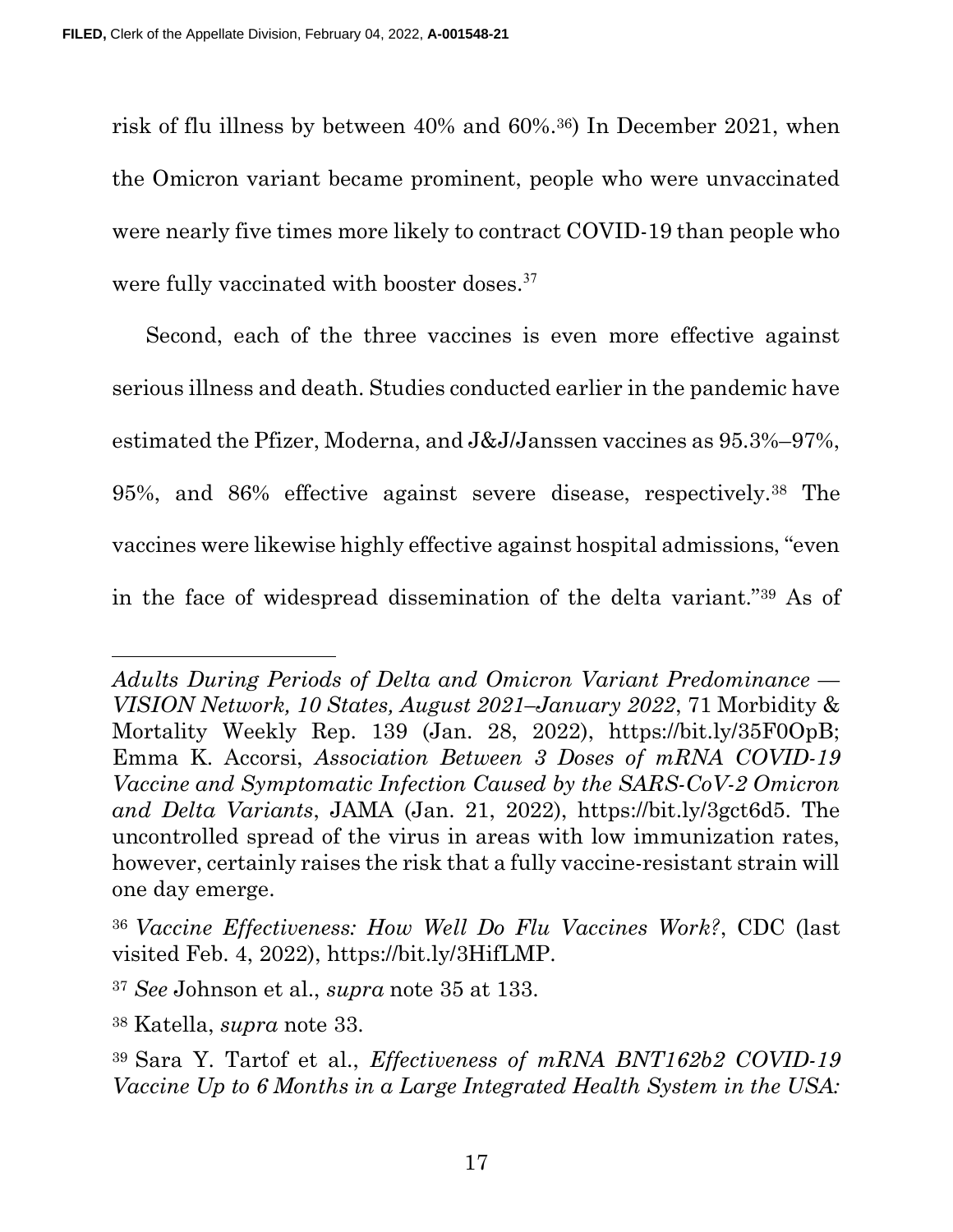December 25, 2021, the age-adjusted rate of COVID-19-associated hospitalizations in unvaccinated adults was more than 16 times that of fully vaccinated adults.<sup>40</sup> And although research into the effect of Omicron is ongoing, preliminary results suggest that the Pfizer vaccine remains 70% effective against hospitalization, even before a booster dose.41 Recent research also shows that receipt of a third mRNA COVID-19 vaccine dose is 82% effective against urgent care encounters and 90% effective against hospitalization due to the Omicron variant.<sup>42</sup> A survey of New Jersey hospitals on December 31, 2021 showed that fully vaccinated COVID-19 patients with a booster shot accounted for only 5.8% of total COVID-19 hospitalizations.<sup>43</sup>

A Retrospective Cohort Study, 398 Lancet 1407, 1407 (Oct. 4, 2021), https://bit.ly/3ouPvqS.

<sup>40</sup> See Rates of laboratory-confirmed COVID-19 hospitalizations by vaccination status, CDC (last updated Feb. 3, 2022), https://bit.ly/3oIwsZ4.

<sup>41</sup> Shirley Collie et al., Effectiveness of BNT162b2 Vaccine against Omicron Variant in South Africa, New Eng. J. Med., Correspondence (Dec. 29, 2021), https://bit.ly/3qrESpW.

 $42$  Thompson et al., *supra* note 35, at 144.

<sup>43</sup> Scott Fallon, COVID hospitalizations surpass 5,100 in New Jersey, stressing health care facilities, NorthJersey.com (Jan. 4, 2022), https://njersy.co/3odXDeX.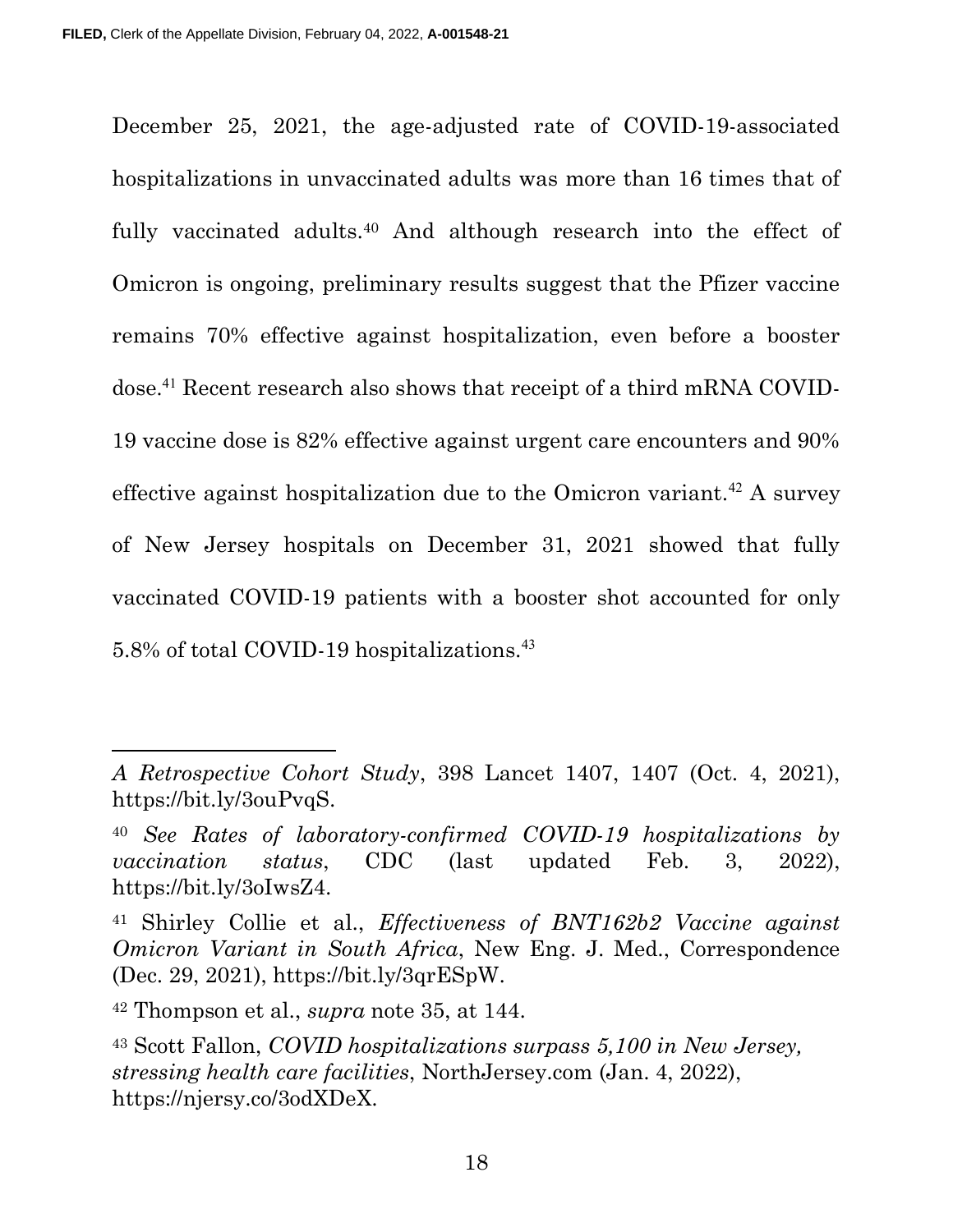Even vaccinated people who are hospitalized for COVID-19 have a significantly lower risk of death than do unvaccinated people. A study found that, among patients hospitalized with the Delta variant, "[t]he crude risk for COVID-19-related death in fully vaccinated persons was sevenfold lower than that among unvaccinated COVID-19 patients."<sup>44</sup> Although research regarding vaccine efficacy against the Omicron variant is still developing, initial reports suggest that vaccination, including a booster, remains efficacious against severe disease, and lowers a person's risk of dying from COVID-19 at every step.<sup>45</sup>

Third, although still developing, evidence suggests that those who are fully vaccinated are contagious for shorter periods than unvaccinated people. A study found that viral loads of the Delta variant declined more rapidly in infected people who had been vaccinated, indicating that

<sup>44</sup> Allison L. Naleway et al., Incidence of SARS-CoV-2 Infection, Emergency Department Visits, and Hospitalizations Because of COVID-19 Among Persons Aged  $\geq$ 12 Years, by COVID-19 Vaccination Status — Oregon and Washington, July 4–September 25, 2021, 70 Morbidity & Mortality Weekly Rpt. 1608, 1609 (Nov. 19, 2021), https://bit.ly/3F05RwX.

<sup>45</sup> See Carl Zimmer & Sheryl Stolberg, New Studies Raise Hopes That Vaccines Prevent Severe Disease From Omicron, N.Y. Times (Dec. 15, 2021), https://nyti.ms/3H3uCd4.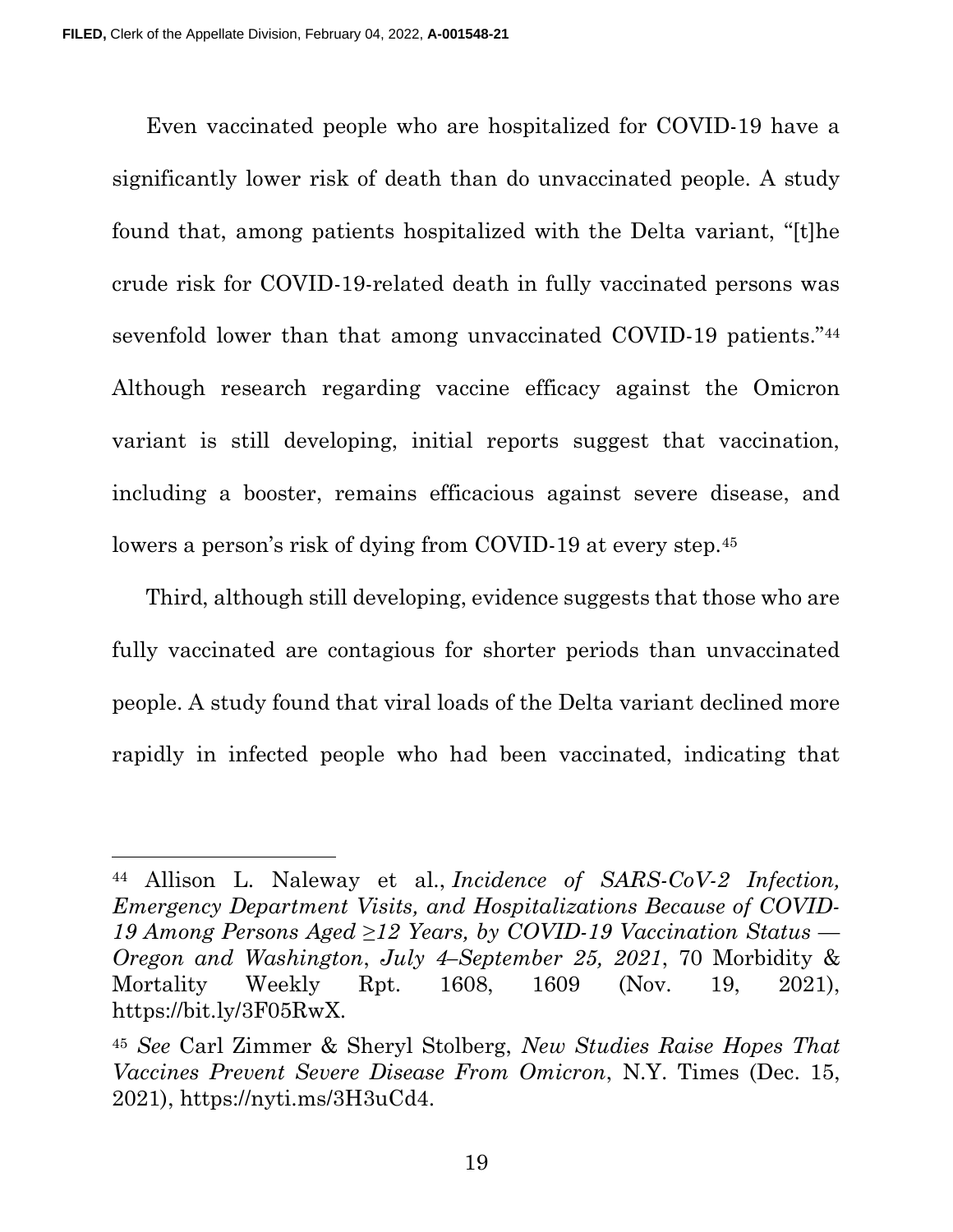vaccinated people are contagious for shorter periods of time than unvaccinated people.46 Moreover, the fact that unvaccinated people are more likely to contract COVID-19 in the first place means that they pose a higher risk of transmission than do those who are vaccinated. Thus, vaccination protects not only people who are vaccinated, but also those they encounter.

## III. The More Staff Who Get Vaccinated, The Safer Carceral Settings Become.

The more carceral workers who get vaccinated, the closer we are to slowing the spread of the virus and creating a safer environment. As the American Medical Association has explained, "[t]he only way to truly end this pandemic is to ensure widespread vaccination."47 "By limiting viral spread, vaccination also minimizes opportunities for the introduction of

<sup>46</sup> Po Ying Chia et al., Virological and serological kinetics of SARS-CoV-2 Delta variant vaccine breakthrough infections: a multicentre cohort study, Clinical Microbiology & Infection (Nov. 22, 2021), https://bit.ly/3ENkd4a.

<sup>47</sup> Press Release, American Medical Ass'n, AMA, AHA, ANA urge vaccinations as U.S. reaches 750,000 COVID-19 deaths (Nov. 4, 2021) (emphasis added), https://bit.ly/3C07CIS.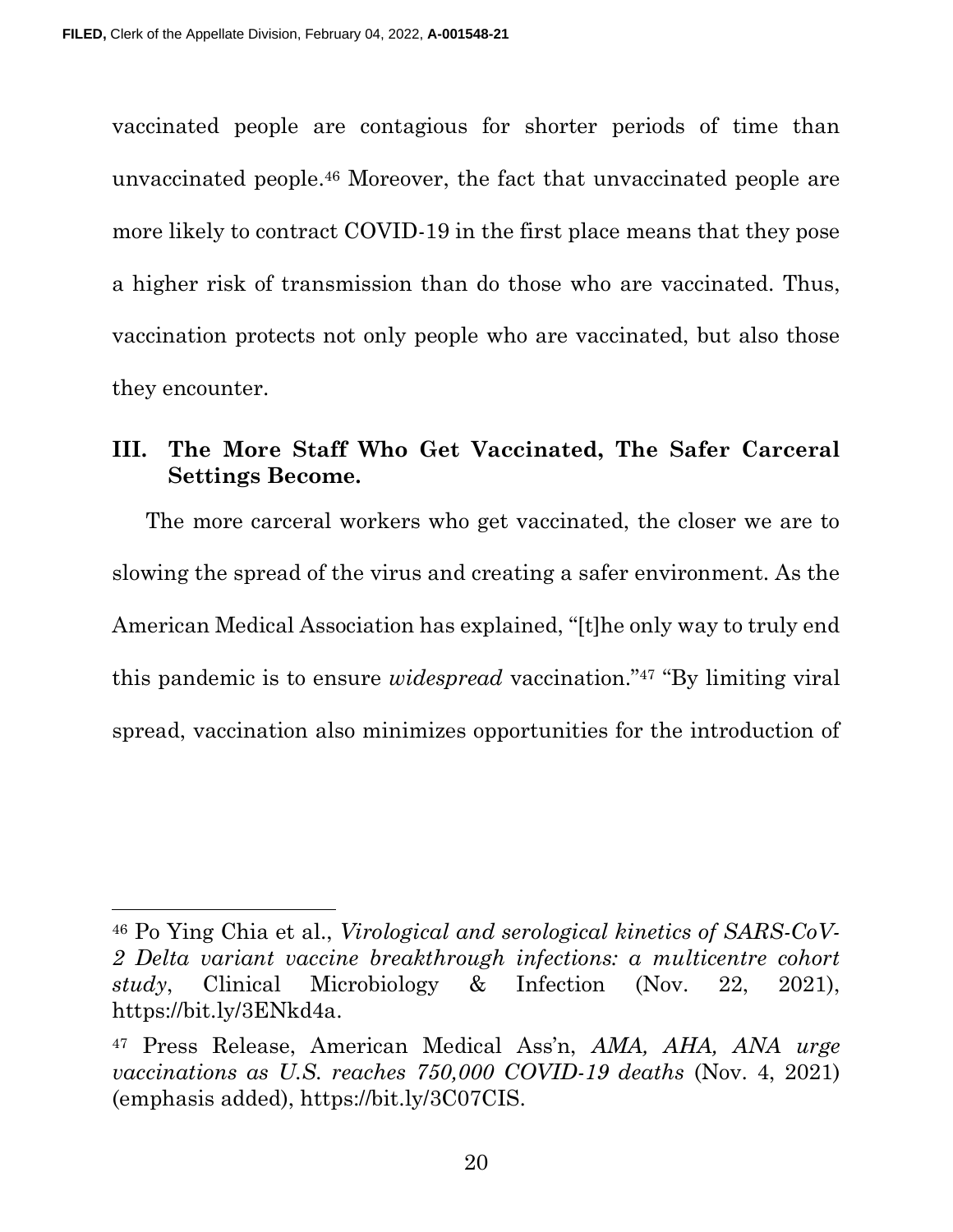more infectious variants through random mutation."48 Widespread vaccination is the only practical way to push the effective reproduction rate of the SARS-CoV-2 virus below one, the rate at which endemic transmission begins to die out.

Widespread vaccination reduces the likelihood of infections among both vaccinated and unvaccinated people. During the wave of Delta infections, "states with high vaccination rates (>70% of the population) . . . report[ed] lower numbers of vaccine breakthrough cases as well as hospitalizations and deaths from COVID-19."49 An analysis found that "[i]n the presence of high community prevalence of Covid-19, nursing homes with low staff vaccination coverage had higher numbers of cases and deaths than those with high staff vaccination coverage."<sup>50</sup> Widespread vaccination is particularly important for people who cannot

21

<sup>48</sup> Vaccination to Prevent COVID-19 Outbreaks with Current and Emergent Variants — United States, 2021, CDC (July 27, 2021), https://bit.ly/3oFcakp.

 $49$  Carlos del Rio et al., Confronting the Delta Variant of SARS-CoV-2, Summer 2021, 326 JAMA 1001, 1002 (Aug. 18, 2021), https://bit.ly/3bVL5Cj.

<sup>50</sup> Brian E. McGarry et al., Nursing Home Staff Vaccination and Covid-19 Outcomes, New Eng. J. Med., Correspondence (Dec. 8, 2021), https://bit.ly/3pQ7O9H.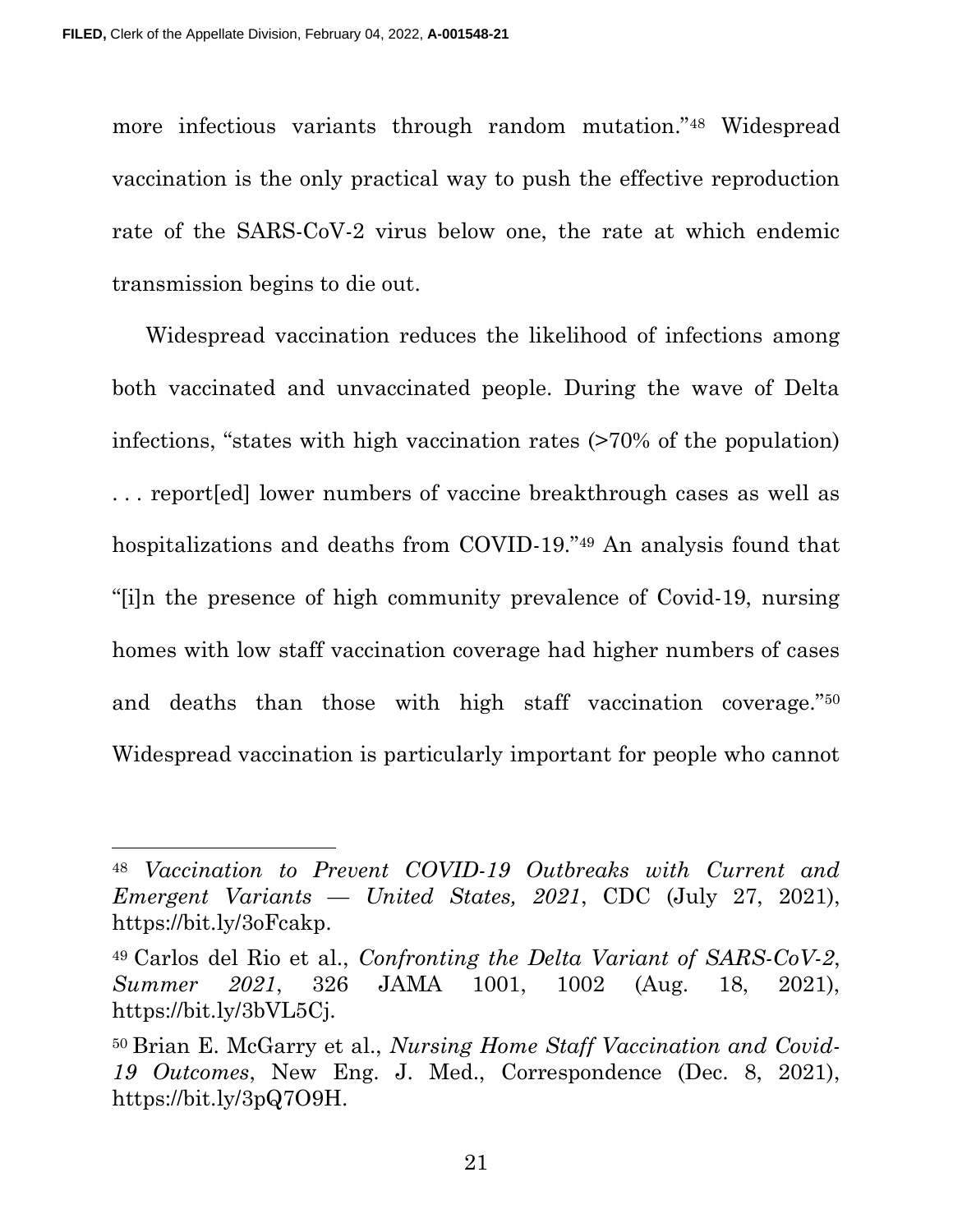get vaccinated due to age or medical condition, as well as immunocompromised people, who remain particularly susceptible to infection even after vaccination.51 This is particularly critical in carceral settings, where people who are at high risk—or for whom vaccination may not be effective—are unable to choose to socially distance themselves from unvaccinated corrections officers and other prison workers, with whom they come into close contact. Thus, requiring those incarcerated to be vaccinated, as Appellants suggest, [see NJSOA Br. at 15], would not solve the problem the Governor seeks to address.

Like other infectious diseases, COVID-19 spreads in communities with fewer vaccinated individuals, even if they are within or adjacent to communities with a higher proportion of vaccinated individuals. The more staff in high risk congregate settings who are vaccinated, the better protected all staff and all people who are incarcerated—vaccinated and unvaccinated alike—will be.

Appellants suggest that a vaccine requirement will lead corrections officers to simply quit en masse, resulting in staffing shortages. [PBA Br.

22

<sup>&</sup>lt;sup>51</sup> Katherine Lontok, How Effective Are COVID-19 Vaccines in Immunocompromised People?, Am. Soc'y for Microbiology (Aug. 12, 2021), https://bit.ly/3F24HBh.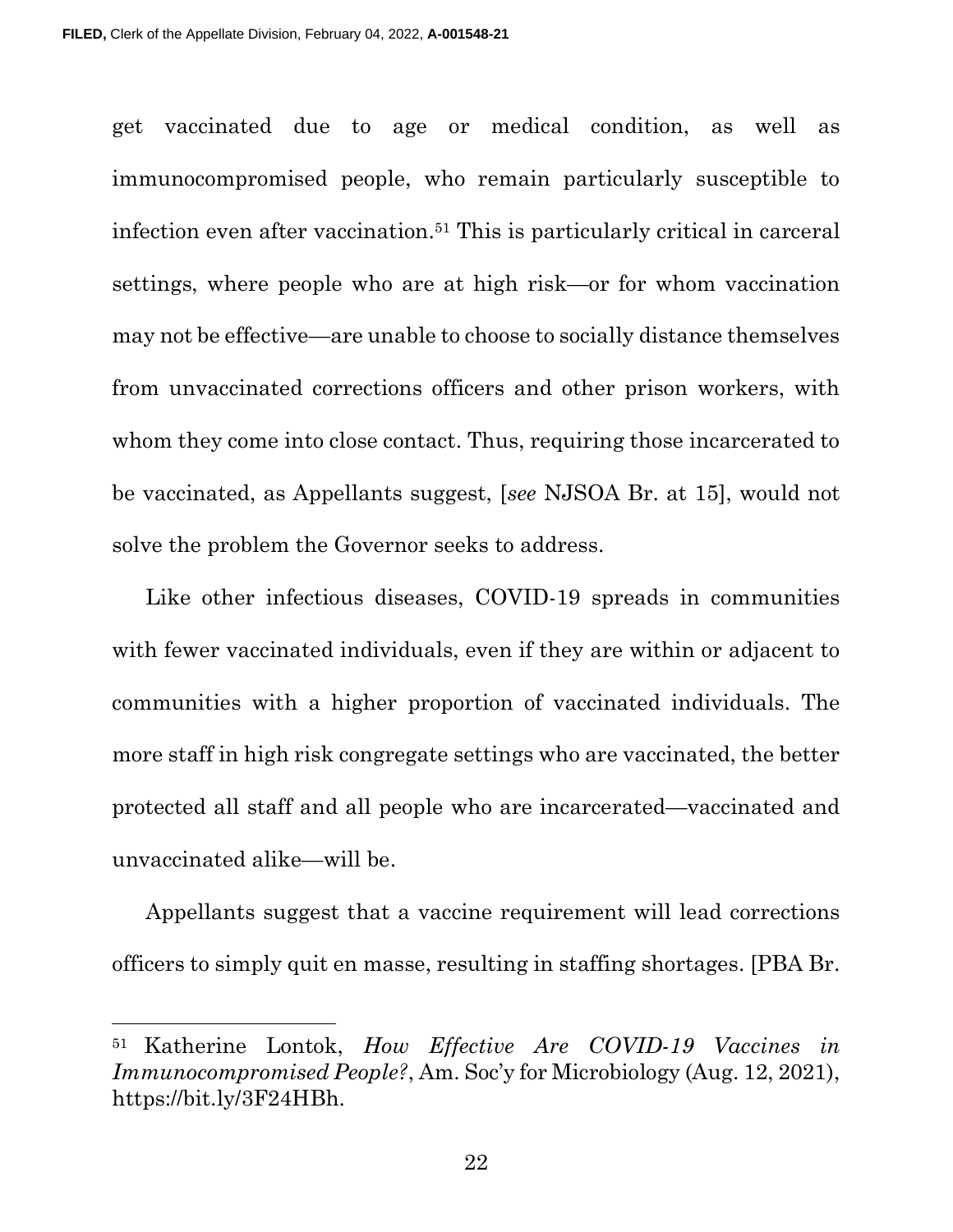at 46–47.] But that has not occurred in the institutions already covered by vaccination requirements.<sup>52</sup> Appellants also miss the broader point. The high number of COVID-19 infections among corrections officers is *itself* causing a staffing shortage,<sup>53</sup> one that will not abate until the vaccination rate is sufficiently high. It is the unchecked spread of COVID-19, rather than vaccination requirements, that poses the major risk to staffing levels at carceral facilities and the safety of those residing there.

# IV. Widespread Vaccination Is the Most Effective Way to Protect People Who Live and Work in Carceral Settings from COVID-19.

The statistics on COVID-19 vaccine efficacy speak for themselves. No other measure has been shown to reduce the risk of infection, hospitalization, and death to the degree that vaccination does. The science is clear: no arguments against the need for vaccination are medically valid, other than to accommodate a medical contraindication.

Natural immunity—the immunity against SARS-CoV-2 that develops following recovery from infection—is not an adequate substitute for

<sup>52</sup> Jack J. Barry et al., Unvaccinated Workers Say They'd Rather Quit Than Get a Shot, but Data Suggest Otherwise, Scientific American (Sept. 24, 2021), https://bit.ly/3kUYKOT.

<sup>53</sup> Difilippo, supre note 22.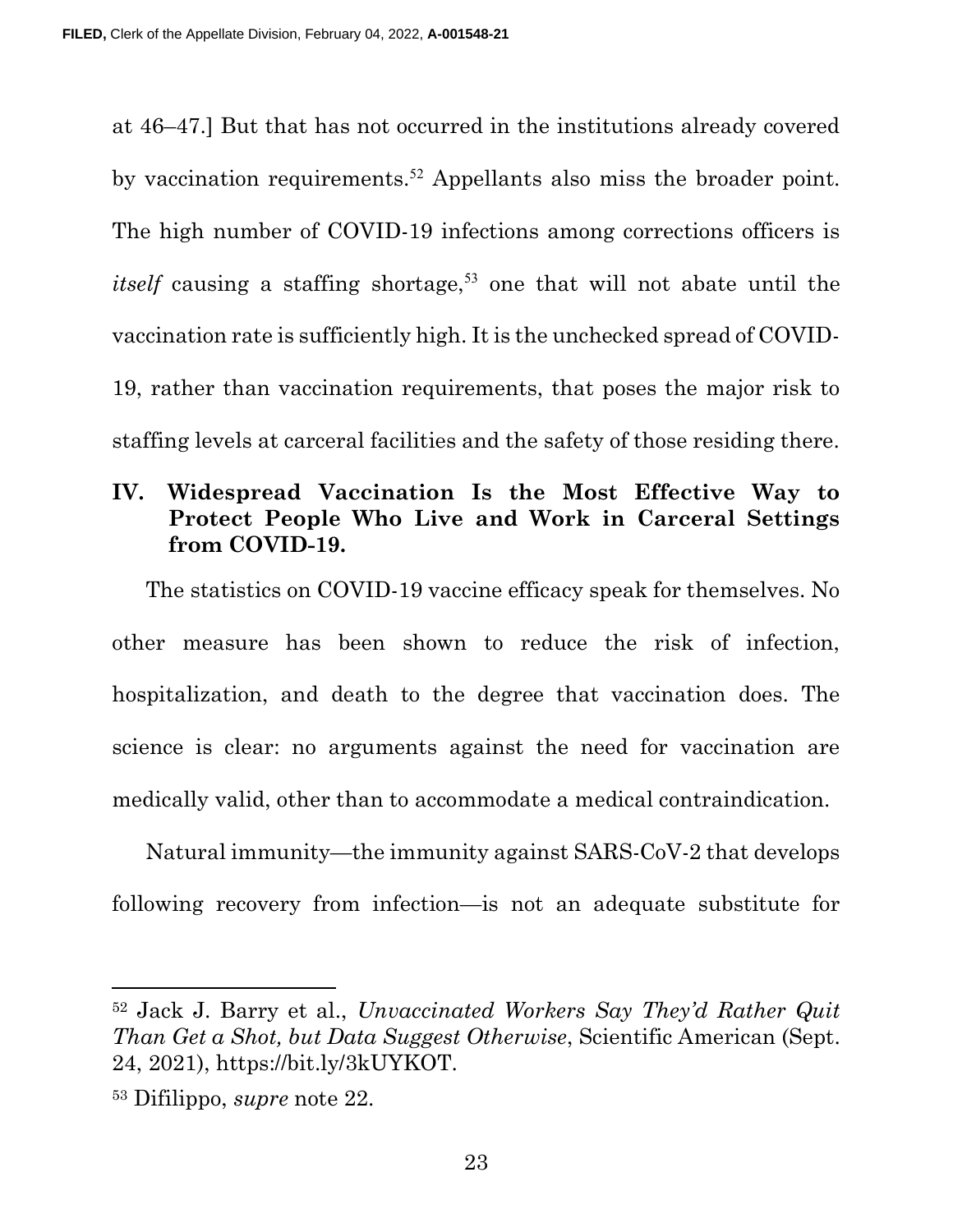vaccination.54 Infection, unlike vaccination, carries a significant risk of death or serious illness. Moreover, vaccination better protects previously infected people against reinfection. Although research into Omicron is still developing, studies of prior variants have shown that unvaccinated people are at least twice as likely to become reinfected as are vaccinated people.55 And, contrary to Appellants' assertions, [see PBA Br. at 12–13], studies show that the COVID-19 vaccines "can be given safely to people with evidence of a prior SARS-CoV-2 infection."<sup>56</sup> Although Appellants suggest that vaccination "may actually compromise [people's] ability to fend off infection," [PBA Br. at 16, see also id. at 13], that proposition is unsupported. Appellants rely on a certification, [see Aa133–47], that, in

<sup>54</sup>See Catherine H. Bozio et al., Laboratory-Confirmed COVID-19 Among Adults Hospitalized with COVID-19-Like Illness with Infection-Induced or mRNA Vaccine-Induced SARS-CoV-2 Immunity — Nine States, January–September 2021, 70 Morbidity & Mortality Weekly Rep. 1539 (Nov. 5, 2021), https://bit.ly/3kvoBwR (finding 5.49 times higher odds of laboratory-confirmed COVID-19 among previously infected, unvaccinated patients than among fully vaccinated patients).

<sup>55</sup> Alyson M. Cavanaugh et al., Reduced Risk of Reinfection with SARS- $CoV-2$  After COVID-19 Vaccination — Kentucky, May-June 2021, 70 Morbidity & Mortality Weekly Rep. 1081 (Aug. 13, 2021), https://bit.ly/306e4Bg.

<sup>56</sup> Interim Clinical Considerations for Use of COVID-19 Vaccines Currently Approved or Authorized in the United States, CDC (last updated Jan. 7, 2022), https://bit.ly/3rwXkNf.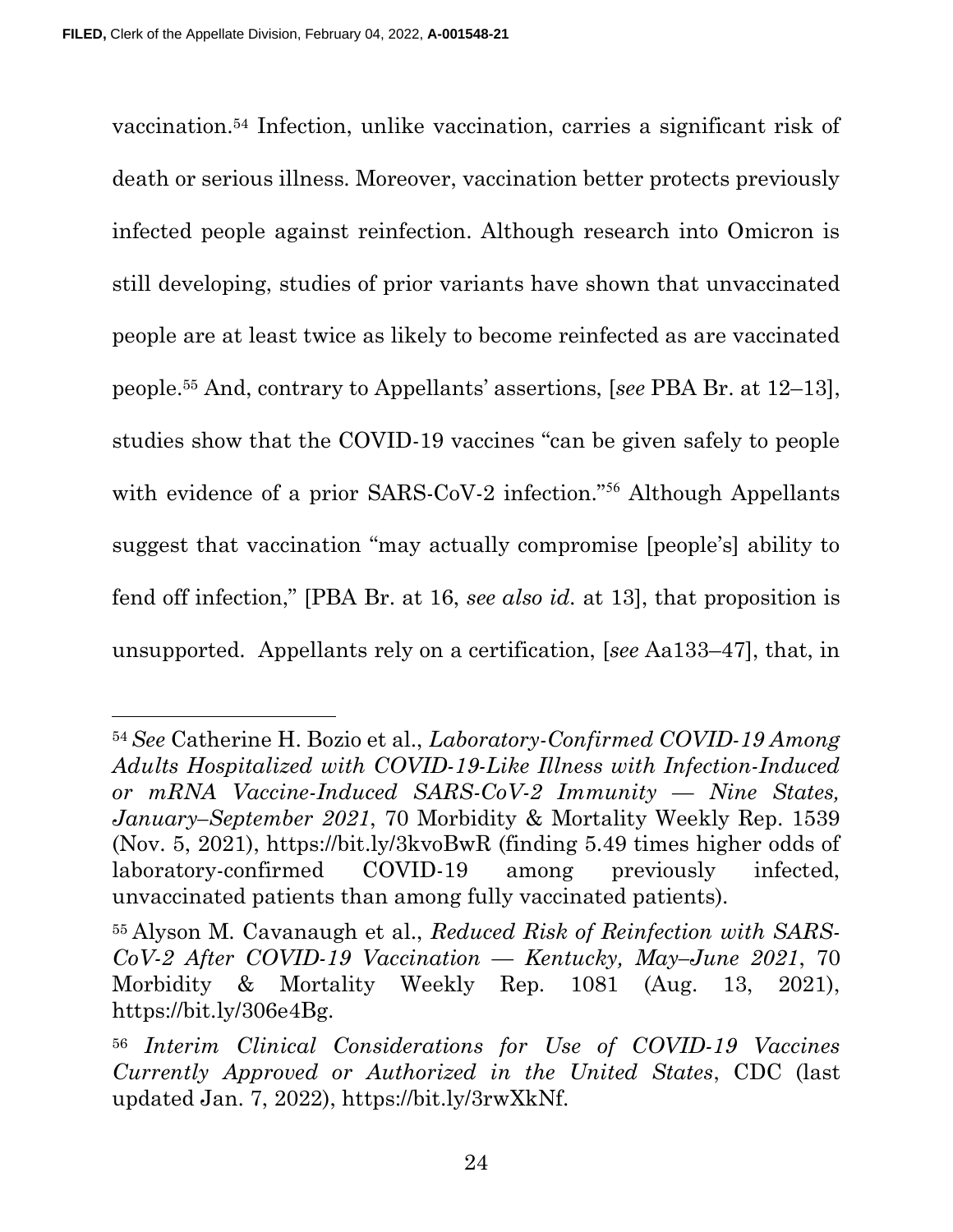turn, cites to a single study—which states, in bold letters, that the raw data it cites "should not be used to estimate vaccine effectiveness."<sup>57</sup> Indeed, the study on which Appellants indirectly rely notes that rates of positive COVID-19 tests among vaccinated people "is likely to be due to a variety of reasons, including differences in the population of vaccinated and unvaccinated people as well as differences in testing patterns."<sup>58</sup>

Other mitigation measures, such as mask wearing and social distancing, remain important. They do not, however, provide the same level of protection against COVID-19 as vaccination. Although masks can be highly effective at limiting the transmission of SARS-CoV-2 in noncarceral settings, mask mandates appear to be "associated with only a small decline in infections among incarcerated persons."<sup>59</sup> The other elements of a layered prevention strategy are often impossible in carceral settings, where "[a] lack of space in prison inhibits social distancing, cohorting prisoners (i.e., limiting movement in prison to smaller groups

<sup>57</sup> UK Health Security Agency, COVID-19 vaccine surveillance report: Week 3, at 30 (Jan. 20, 2022), https://bit.ly/3AOz2m1 (emphasis in original).

<sup>58</sup> Id. at 31.

<sup>59</sup> Wallace, supra note 17.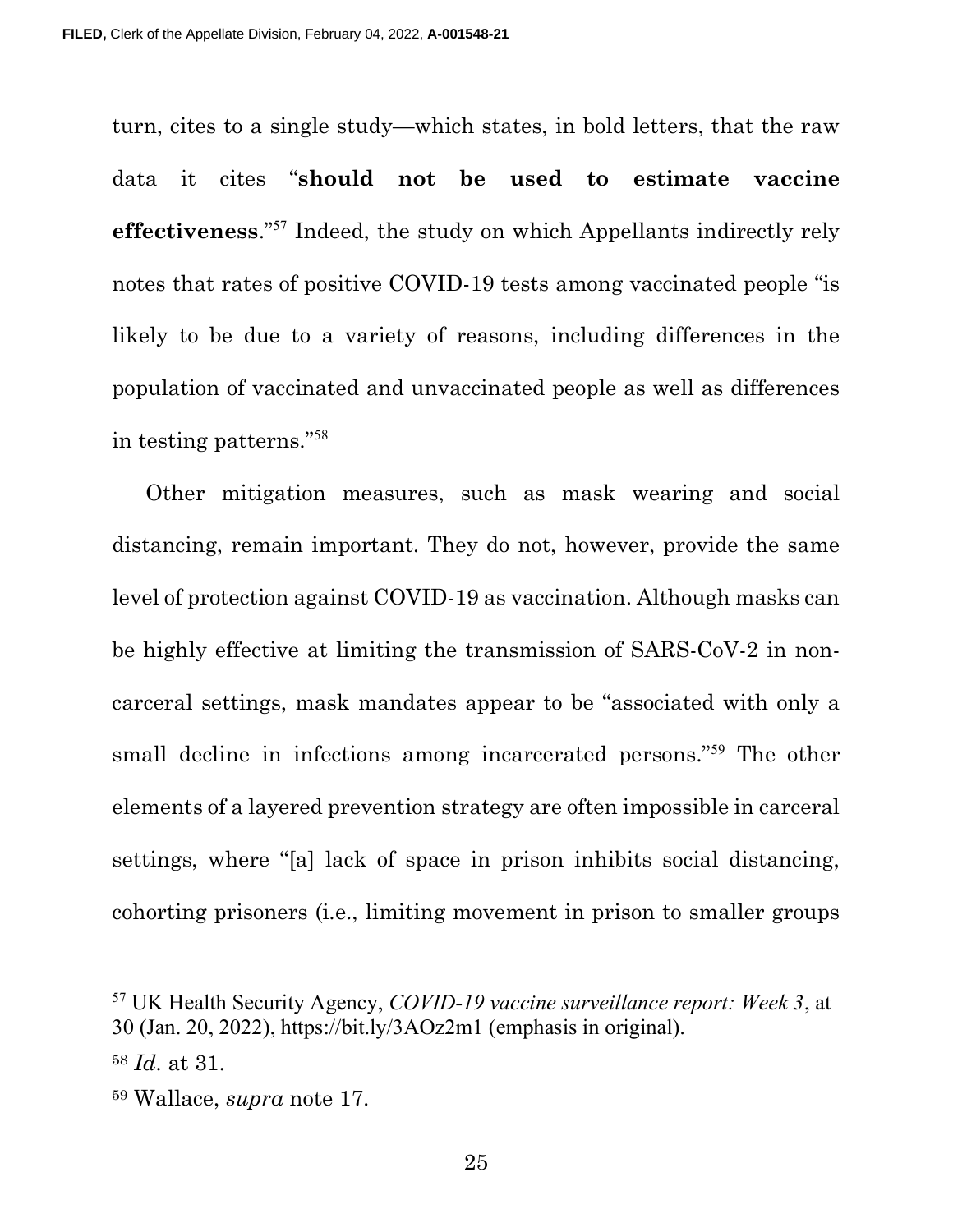of prisoners at a time), creating areas for hand washing or sanitization, and medical isolation."<sup>60</sup> And although testing protects workers better than no requirement at all, it does not rise to the level of protection that widespread uptake of vaccinations would provide. "[I]n short, even with strong infection control policies in place, correctional staff are associated with infection spread within prisons."<sup>61</sup> Appellants are therefore incorrect in their position that weekly testing—absent vaccination—is sufficient. [See PBA Br. at 31; NJSOLEA Br. at 14–15.]

People who are incarcerated—particularly those who are immunocompromised or otherwise at high risk for severe complications from infection—do not have the luxury of choosing to self-isolate and curtail their social interactions. They should not be forced to encounter unvaccinated individuals in cramped settings that have already been proven to lead to outsized infection rates. Immediate, widespread vaccination of prison workers against COVID-19 is the surest way to protect people who are incarcerated.

<sup>60</sup> Id.

 $61$  *Id.*